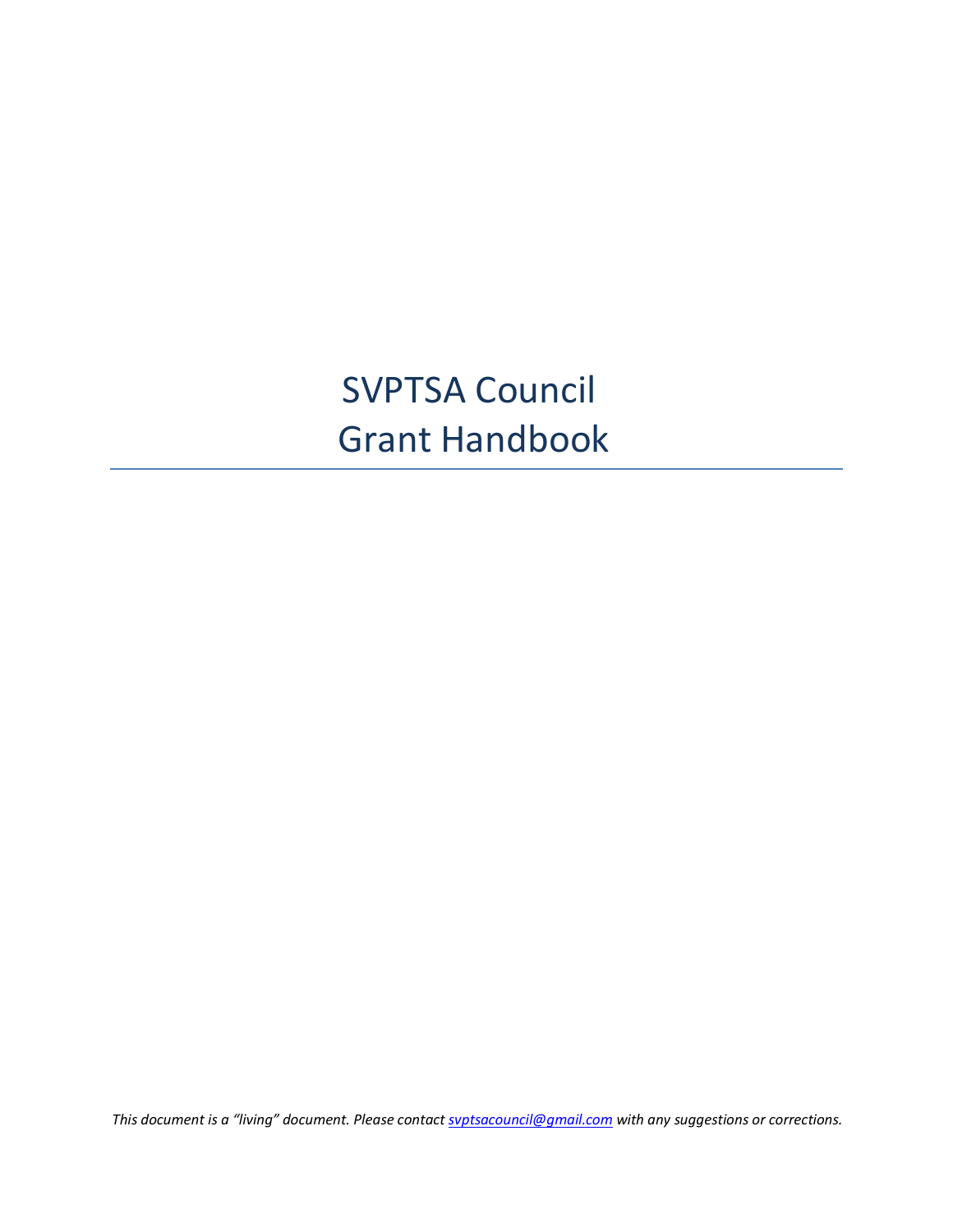## **SVPTSA Council Grant Handbook**

## Contents

| 3.1 |  |
|-----|--|
| 3.2 |  |
| 3.3 |  |
| 3.4 |  |
|     |  |
| 4.1 |  |
| 4.2 |  |
| 4.3 |  |
| 4.4 |  |
|     |  |
| 5.1 |  |
| 5.2 |  |
| 5.3 |  |
| 5.4 |  |
| 5.5 |  |
| 5.6 |  |
| 5.7 |  |
| 5.8 |  |
|     |  |
|     |  |
|     |  |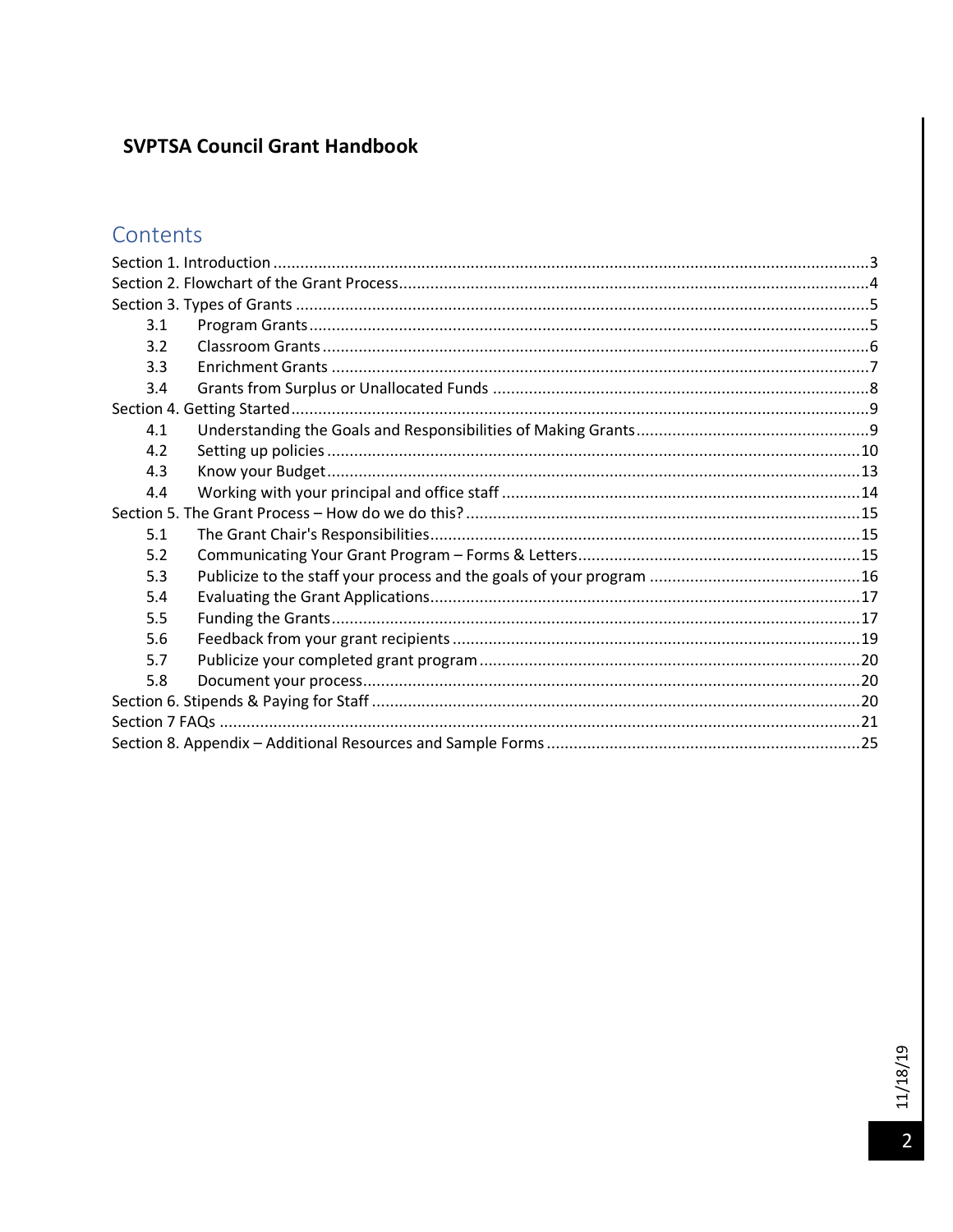## <span id="page-2-0"></span>Section 1. Introduction

Grants are a way that PTAs can support their schools for learning opportunities that they would not otherwise have funding for, with the goal of enriching the student experience at school. PTAs often grant money for materials, equipment, speakers, and other activities. They grant money to the administration, staff or student organizations. *Having a cooperative and collaborative relationship with the school administration is a key element to a successful grant program.*

This handbook is intended for use by Snoqualmie Valley PTSA Council Boards of Directors and/or their grant committees to give them guidance on the process of granting money to their schools. We have worked with the school district office to get their input on the process from the administrators' point of view. We have solicited ideas for application forms, criteria for decision-making, and written up processes from our local PTAs. What we present here are suggested "best practices" that PTAs can take into consideration when creating their own grant program.

Grants are often a large portion of a PTA's budget and the giving of grants needs to be done in a thoughtful and deliberate manner. As elected, PTA boards have a legal fiduciary duty to make responsible and "reasonable" choices and should always keep in mind that they are making decisions that represent the mission and goals of their membership. Having a clear and documented process for your grant program will help ensure that that happens, and it will help assure your membership that you are making reasonable, and not emotional or subjective, decisions.

As officers with legal authority to act on behalf of their corporations, PTA officers' and board members' fiduciary responsibilities include management of the assets and resources of the organization in accordance with the intent of their donors to accomplish their missions. Yearto-year budgets vary based on annual revenue-raising activities. Each fiscal year budget must be approved by the membership. Without successful fundraising activities, PTAs cannot commit to or expend on any programs, grants or materials.

PTAs must balance the need to work together with their principals toward shared goals with the need to donate the money in a way that fits the mission and goals of their particular PTA.

*This handbook does not include information about PTAs applying for grants.*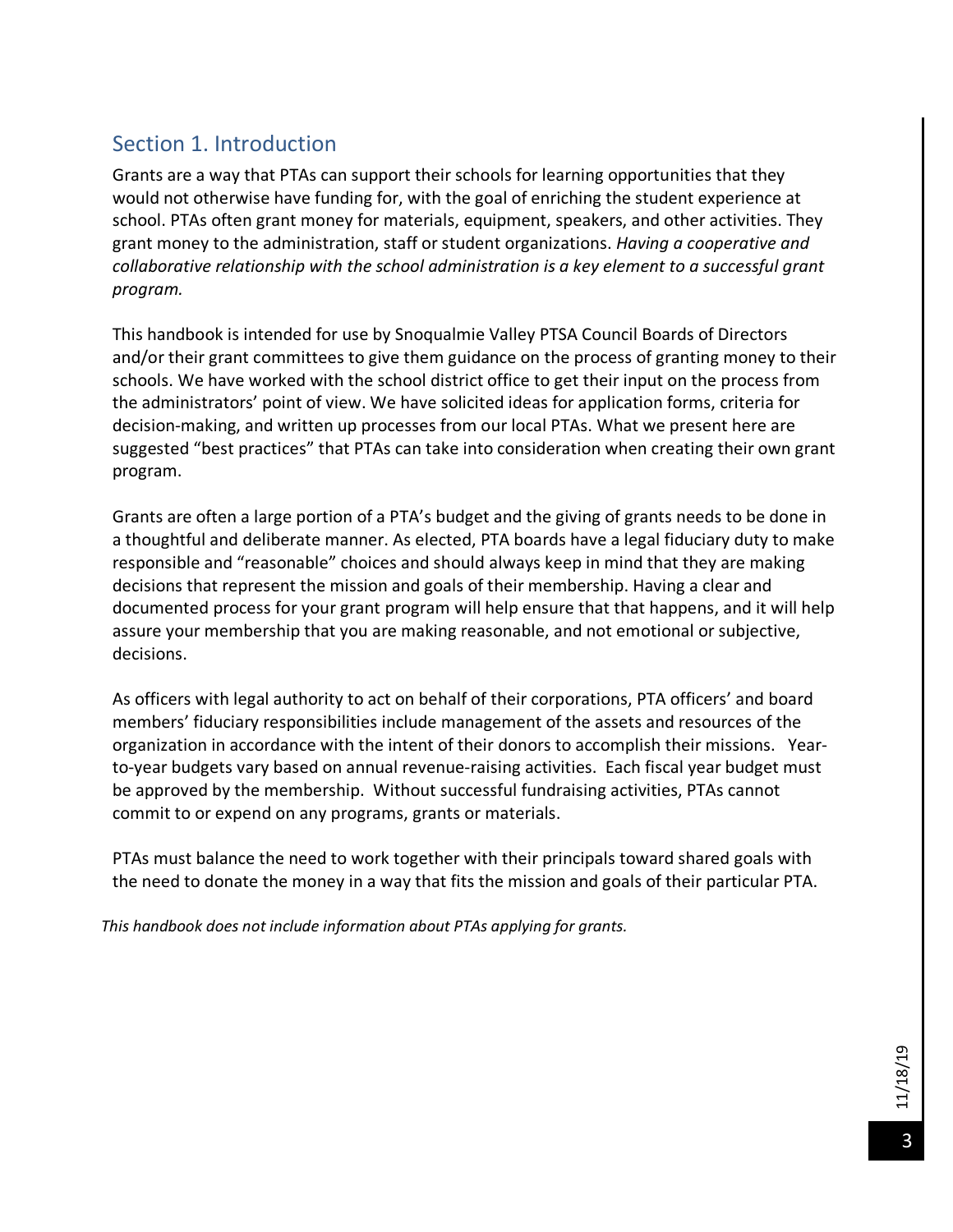

## <span id="page-3-0"></span>Section 2. Flowchart of the Grant Process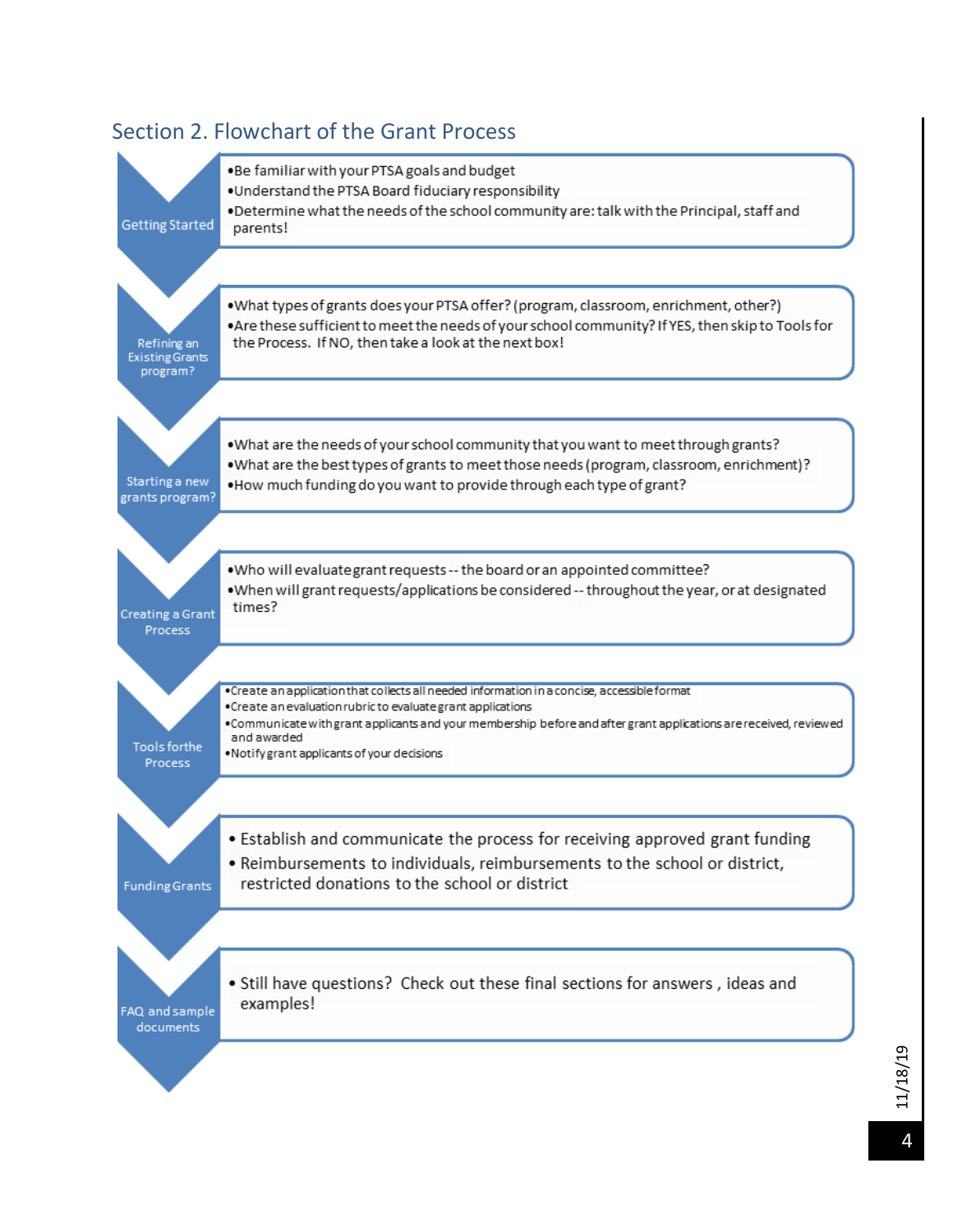## <span id="page-4-0"></span>Section 3. Types of Grants

#### What is a grant?

Grants are funds that are disbursed by one party, i.e. the PTA, to a recipient, i.e., the school, for a specific purpose.

#### What is not a grant?

Activities and programs that the PTA funds and runs itself are not considered grants. Examples might be: staff appreciation, family nights, parent education, the art docent program, etc.

#### Why might you have different types of grants?

There are a variety of ways that a PTA may grant funds depending on the situation. Different methods are more appropriate for different situations based on the amount of funds granted, and the conditions and requirements associated with the granted funds.

#### Definition of Terms

Here are four different categories of grants, and some suggestions for processes that may be associated with each. Your PTA may use different names for these categories, but for the sake of clarity and creating a common definition for this document, we define these four grant types as follows:

- **Program grants**: annual, planned "single-item" grants funded through an approved budget line item which is decided each year.
- **Classroom grants**: Multiple, small grants (also known as mini-grants, classroom grants, teacher grants, etc.) allocated in an approved budget line item for a common purpose.
- **Enrichment grants**: Substantial amounts of money set aside for grants that are accessed by application or request during the school year. These grant funds may be awarded all to one project or divided among several smaller projects in various amounts.
- **Grants from unallocated or surplus funds**: In exceptional cases, a PTA might have occasion to grant funds from surplus, unallocated funds. This would be money that was not part of the current year's budget and would require membership approval.

#### <span id="page-4-1"></span>3.1 Program Grants

#### What is a Program Grant?

Program grants are regular, expected "single-item" grants that the PTA plans on funding on an annual basis through an approved budget line item. Examples might be: funding a choir teacher, or library books, or a speaker who returns year after year.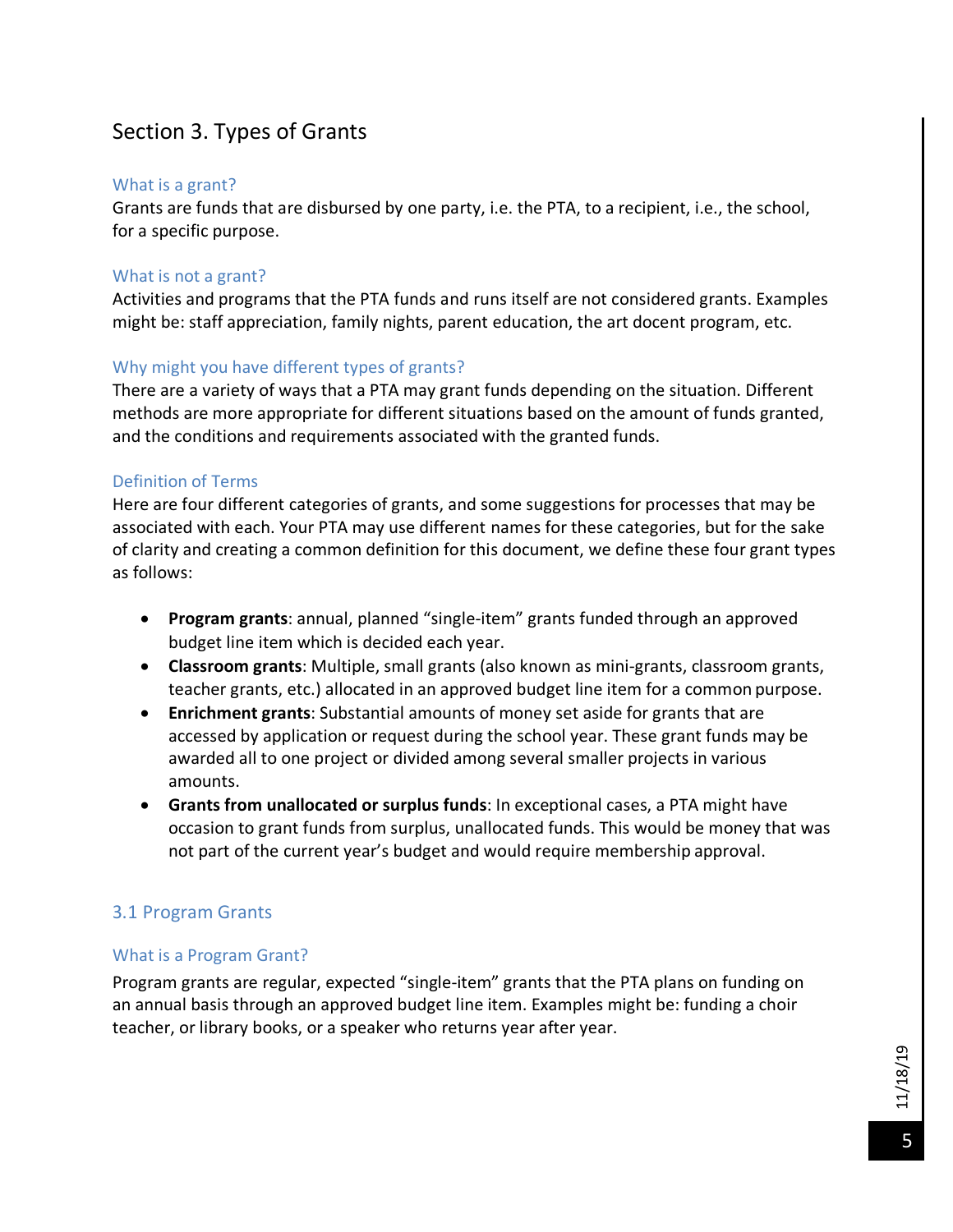These grants (and associated costs) would be reviewed in the spring when the PTA budget is being developed, often in collaboration with the school administration. If the PTA determines it to be a good use of their resources, then the funding can be approved by the membership as part of the upcoming year's budget. This budget will be re-approved at the beginning of the new school year, but it is likely that the school will already be making plans around that funding, so making changes to this budget item might be problematic at that late date. Officers of both the incoming and outgoing boards should be part of this discussion.

#### Paying for Program Grants

In most of these single-item grants, the PTA will issue a check to the school, along with a restricted donation letter detailing the amount of the donation and the purpose for which it is to be used. There should also be a statement about what should happen with any remaining funds if there is a chance not all of the funding will be spent.

Alternatively, a PTA may pay for the expense directly, assuming that it falls within the allotted budget. The PTA should discuss the preferred payment protocol with the school administration (principal, office manager, etc.) to make sure everyone is in agreement.

In either case, any items costing more than \$1,000 and paid for with PTA money will need to be approved by the SVSD school board prior to purchase to ensure that the PTA is using its money appropriately and not wasting funds on items that may be disallowed in the classroom/school by the district. (Examples of problematic grant items prone to rejection would include curriculum-related purchases, technology-related items such as computers or printers, furniture or anything requiring permanent installation in or on school-owned property.)

#### <span id="page-5-0"></span>3.2 Classroom Grants

#### What is a Classroom Grant?

Many PTAs make funds available to individual teachers to purchase supplies or materials that will enrich the educational experience in their classroom. Depending on the size of the school and the PTA funds available, there may be a set amount of funds available for each classroom (example: \$100 per classroom for each of 23 elementary school classrooms for a total budget line item of \$2300, or grade level team/shared support). Or there may be multiple grants available that are allocated as needed (example: 40 grants of \$50 each for a total budget of \$2000, provided on a first-come, first- served basis to all high school classroom teachers).

#### Paying for Classroom Grants

For the best accountability with these types of grants, the PTA will probably provide the funding in one of two ways. Either the teacher will make the purchase with their own money and then submit receipts for reimbursement, or a teacher will order materials with a company that provides an invoice. The PTA would then pay that invoice directly or issue payment to the school, which would then complete the purchase.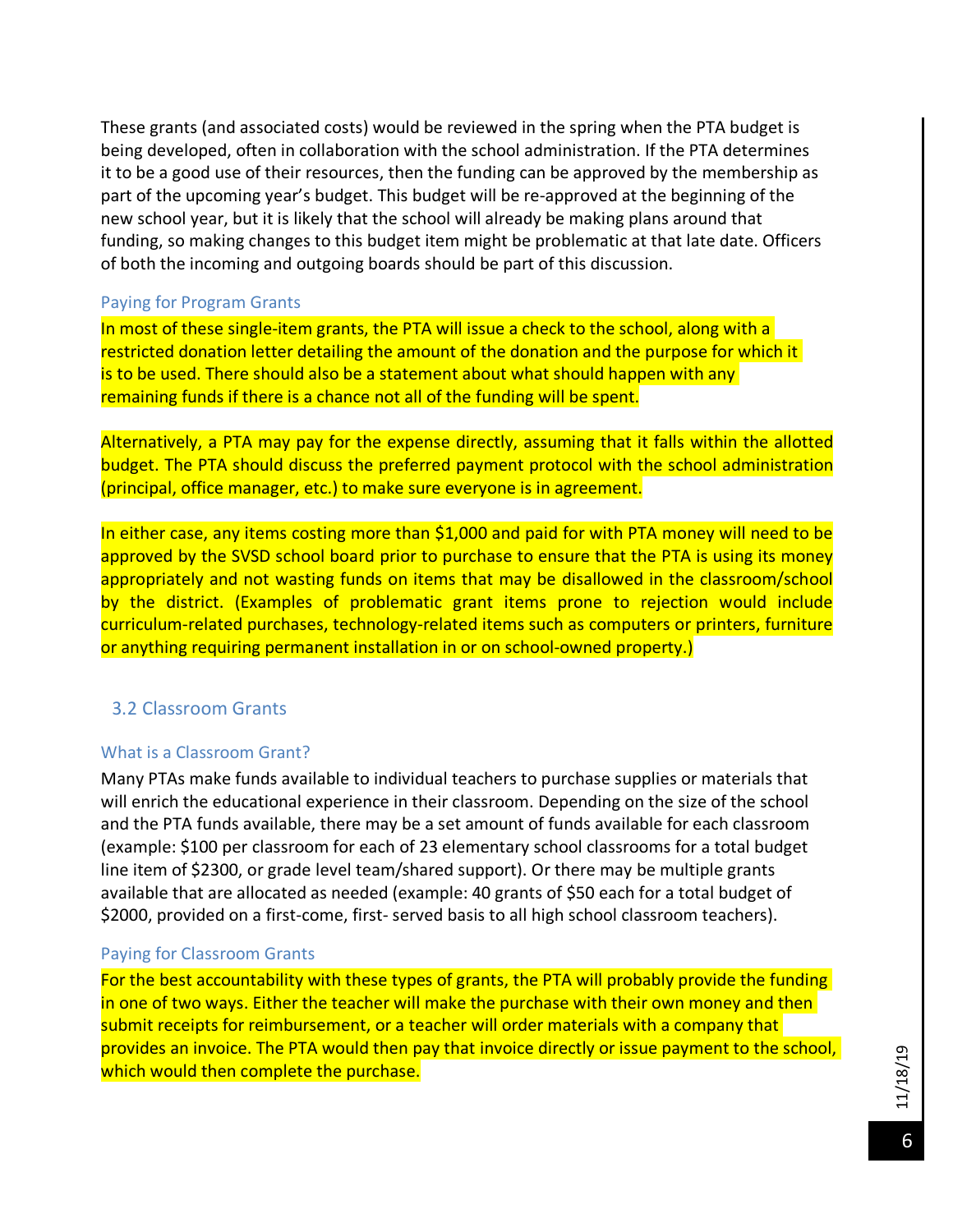Please note that as with all grants and donations to the SVSD, all items donated and/or purchased with a value of \$1,000 or more must be approved by the SVSD school board.

Like program grants, these may be part of a budget approved in the spring of the previous year, and school staff may make plans anticipating these funds prior to the budget being reapproved in the fall. In both cases, officers of incoming and outgoing boards should be part of the discussion and inclusion of these line items to foster the best collaboration with the school staff from year to year. Without budget approval (which is usually tied to successful fundraising), grants may not be expended.

#### <span id="page-6-0"></span>3.3 Enrichment Grants

#### What is an Enrichment Grant?

Enrichment grants exist to help enrich the student experience at school. Staff members apply for these grants during the school year, and they can vary quite a bit in scope. PTAs often grant money for materials, equipment, speakers, out of school experiences, and other activities. Many PTAs have a line item in their budget for this type of grant, and in some cases, it might be a very significant amount of funding (\$5,000 - \$20,000 or more). Your PTA will want to define what enrichment grants are for (and what they're not for), as well as how they are awarded.

#### Paying for Enrichment Grants

After the board, or grant committee, approves a grant and decides how much of the request to fund (it might be partial or complete funding), there are two ways to proceed with funding – paying in advance, or after the fact.

The preferred option is for the PTA to pay in advance of the expense. In this case, after the purchase is approved by the principal (if it is less than \$1,000) or by the school board (if it is \$1,000 or more, the school will provide a Purchase Order (P.O.) to the PTA, who would then issue a check to the school, along with a restricted donation letter detailing the amount of the donation and the purpose for which it is to be used. (The restricted donation letter should also include a statement detailing what should happen with any remaining unspent funds.)

The second method, which is not preferred but can be approved based on the type and situation of the grant, requires prior communication and approval from the district office. This method entails writing a donation letter to the school/district detailing the amount that the PTA has committed to spending, and for what purpose. Then after the purchase is made, the office manager/cashier would invoice the PTA for the exact amount spent, up to the PTA's designated amount.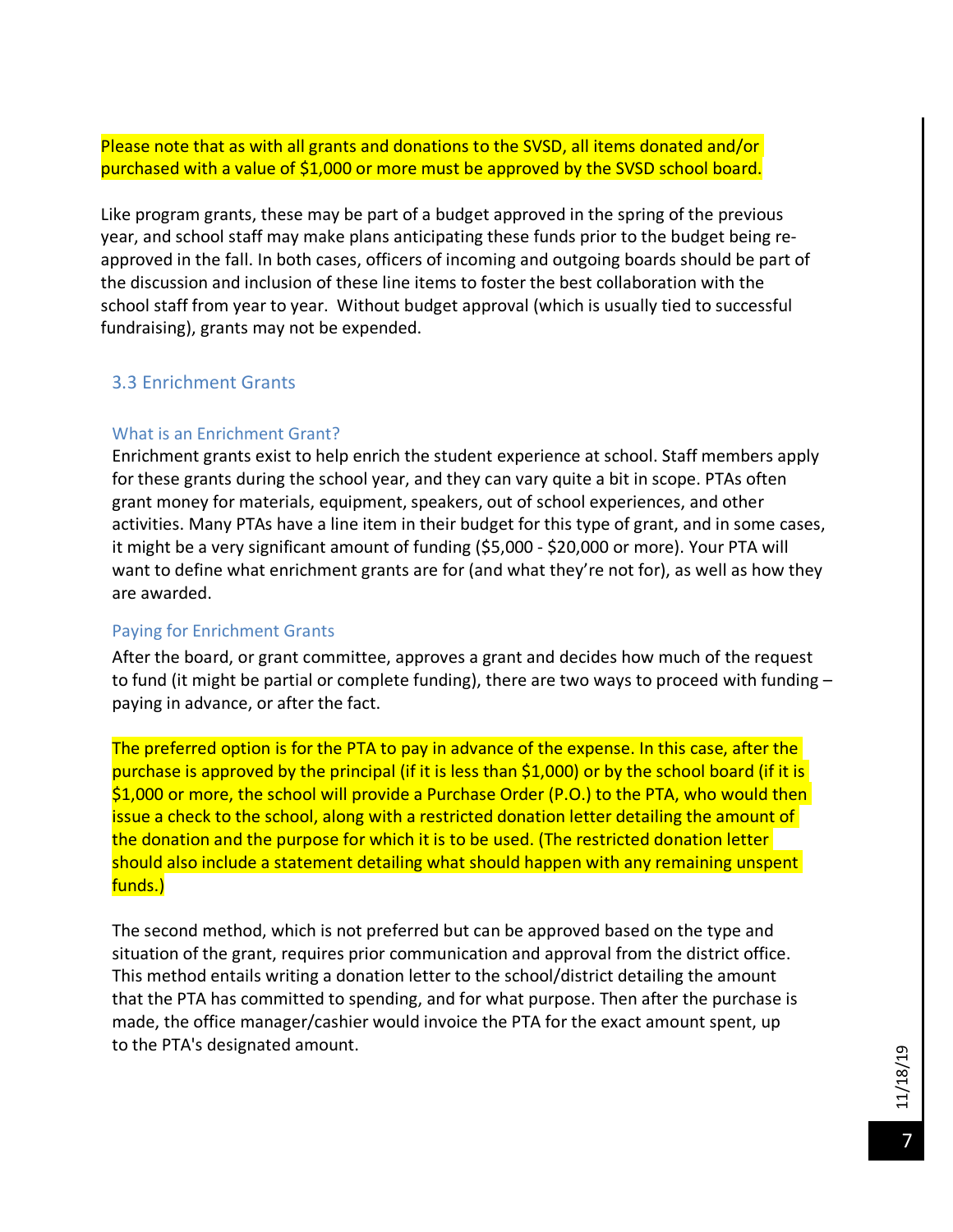#### <span id="page-7-0"></span>3.4 Grants from Surplus or Unallocated Funds

Grants in this category are a more rare occurrence, and they have special procedures that need to be followed to comply with PTA Bylaws and Standing Rules and to maintain full accountability and transparency with your membership.

#### In what scenario might you spend some of your surplus?

During the course of the school year, an emergency need (e.g., a classroom is vandalized and materials or property is damaged beyond what insurance will cover) or a special program opportunity (e.g., a new teacher offers to initiate a school-wide Science Fair) arises that exceeds the amount of funding available in any part of the approved budget. The board would like membership to consider spending some of the surplus on this need or opportunity.

#### How can this money be granted?

First, the board should do its research and homework, just as it would for any other grant application. Talk with school administration to explore all sources of funding and to make sure the need/opportunity is one where the school wants PTA assistance or involvement.

Encourage boards to carefully review budget variances before announcing surplus grants since invoices can be delayed and the "surplus" not really exist. (If unsure, perhaps hold it for the following year as a fall grant.)

Second, an amendment to the approved budget will need to be presented and voted on at the next membership meeting. If a "special" membership meeting needs to be called for time's sake, make sure to follow all procedures outlined in the Washington State Bylaws and your PTA's Standing Rules for advertising the special meeting. At the meeting present the budget amendment, allow for discussion and questions, and call for a vote. With the approval of membership, this additional grant money is now in your approved budget and can be allocated to meet the need/opportunity.

Proceed with caution! Note that as much as emotion or enthusiasm might compel a rash response to an urgent need or opportunity, it is the board's responsibility to consider the longterm health of the PTA and your school community. Rushing to a decision to commit significant PTA resources may feel right in the moment, but if it damages the trust a community has in its PTA, there could be long-term impact on membership and donations that hinder the PTA from doing its regular work.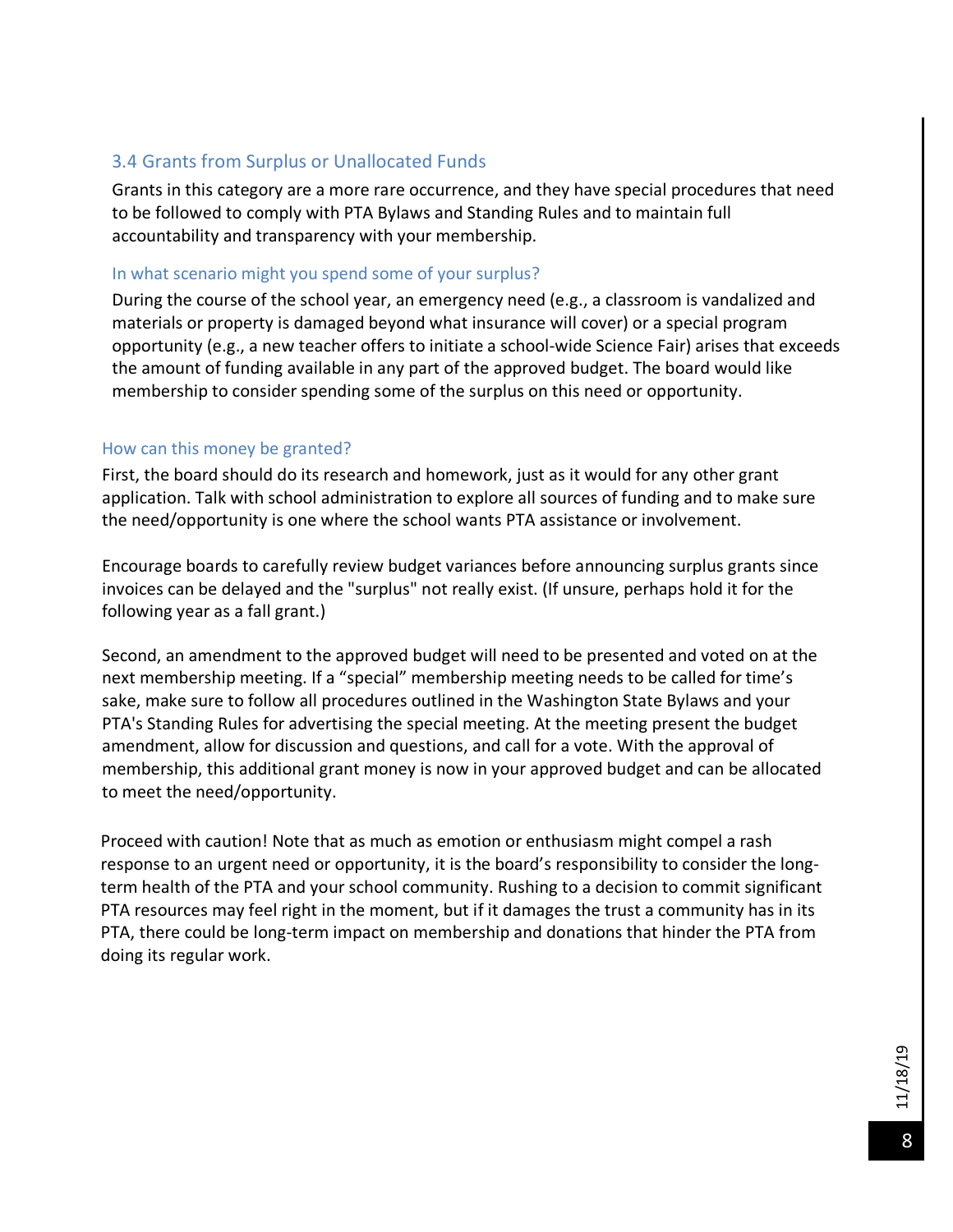## <span id="page-8-0"></span>Section 4. Getting Started

#### <span id="page-8-1"></span>4.1 Understanding the Goals and Responsibilities of Making Grants

#### Be familiar with your PTA's goals and the school's goals.

- Review your documented mission and goals with your board and decide what your goals are for your grant program.
- Review with your principal their goals for the year. Knowing the principal's goals might help you decide between different grant applications.

#### Understand your fiduciary duty as officers of a PTA board of directors

When you grant money you are spending your members' donated money and must take care to spend the money in a way that matches your PTA's stated (and approved) goals and mission. Having a clearly thought out and documented grant funding process will help you make good decisions.

From the WSPTA Treasurer Handbook:

*Each elected member of a nonprofit board has three legal duties, collectively known as their "fiduciary" duty. A fiduciary is a person who holds something in trust for another. A PTA board is charged with holding the well-being of the PTA in trust for its members. The three legal duties are:* 

- *Duty of Care: to pay attention to the organization's activities and operations;*
- *Duty of Loyalty: to put the interests of the organization before personal and professional interests;*

*• Duty of Obedience: to comply with applicable federal, state, and local laws; adhere to the organization's bylaws; and remain the guardians of the mission.*

For more information about what your "fiduciary duty" is, consult Section 3.1 of Managing Your Nonprofit PTA on "Duties of the board members" and specific financial management and accountability duties.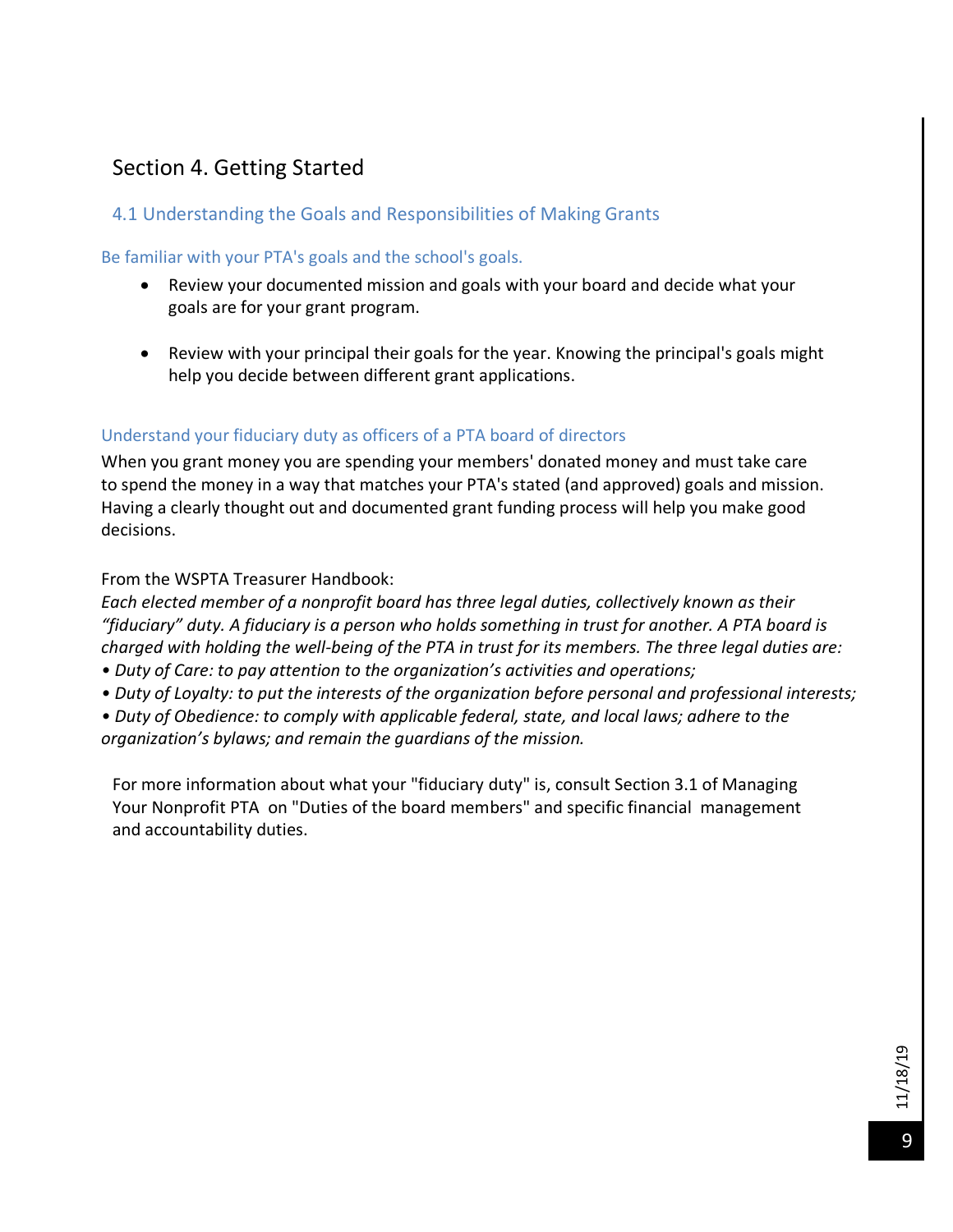#### <span id="page-9-0"></span>4.2 Setting up policies

Written policies are a useful tool for any program. Here are some things that you might want to consider before beginning your grant program.

#### Who can apply for your grants?

- For your "classroom grants," what constitutes a "classroom"? Is the librarian, PE teacher, or school counselor eligible for these funds or not? In a secondary school, does a teacher who only teaches 1-2 classes have the same grant eligibility as a teacher who teaches the whole day?
- Who can apply for enrichment grants (teachers, staff, parents, community members, etc.)? Do they have to work at the school full time?

#### How will you allow your grant money to be used?

- Are you going to have any guidelines on how you distribute your grant money? Are enrichment grants only for new programs, or one-time only programs, equipment, etc.? Or could something be funded every year by an enrichment grant? (And if you are doing that, would that program be better served being described as a "program" grant, which would mean accounting for it as a line item in your annual budget.)
- What part of your school community will enrichment grants serve? Do the grants need to impact all students, an entire grade level, or just a classroom? Are you okay with grants that benefit a small group of students, as long as other grants benefit other students?
- For "classroom grants," are there items that can or cannot be purchased with these granted funds? (Examples include: Consumable classroom supplies, books or equipment, food for class parties or activities, supplemental instruction materials, a guest speaker for a class or continuing education for the teacher.) Please remember that district policy prohibits donations or purchases of any curriculum without express authorization from the principal and/or school board. Other "red flag" items include technology, furniture, or any items requiring district installation or maintenance.

#### Who will make enrichment grant decisions – a grant committee or the board?

There is no right or wrong answer to this question; there are benefits and drawbacks to each method. This would be a good thing to discuss and decide with your board.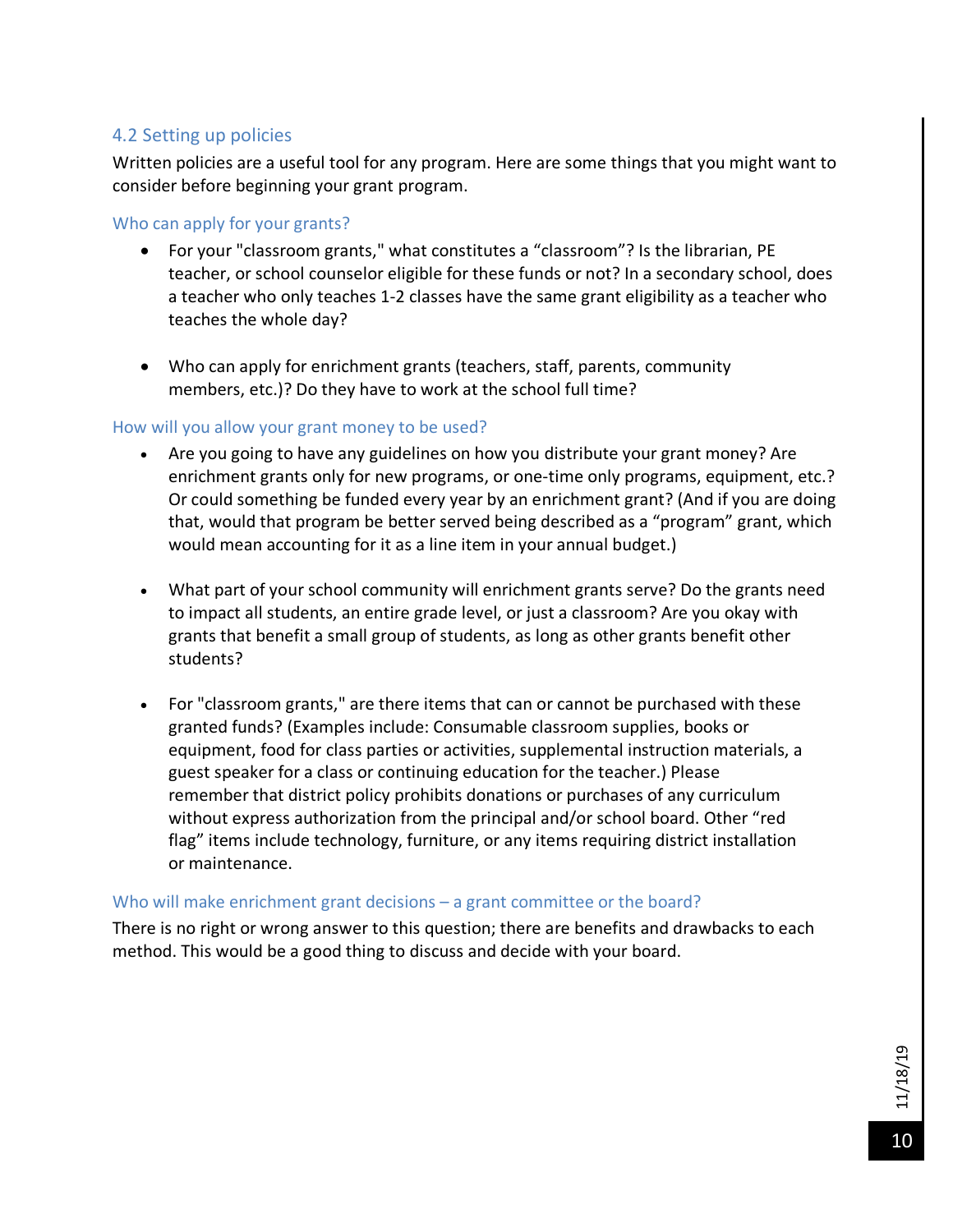#### *Allocating Enrichment Grants by a Grant Committee*

When a large amount of funding is at stake, an application process reviewed by an appointed Grant Committee may be the most objective way to allocate funds. The Committee can consist of a mix of board members and PTA members, as determined by your PTA leadership.

If you choose to establish a Grant Committee, your Standing Rules can define how that committee is formed and operates, or a policy document can also describe the process. Because the PTSA Board of Directors still bears the fiduciary responsibility to make sure funds are being applied in a manner consistent with the PTA mission and approved budget, there should be some defined relationship or process between the Grant Committee and the Board. **No decision by the Grant Committee is final until the Board approves it.**

The **benefits** to awarding grants by committee:

- Offloads this responsibility to a committee and frees up board meeting time.
- A dedicated committee might make more thoughtful decisions because they are not rushing to make decisions during a board meeting.
- Provides an opportunity for non-board members to be involved with an important program.

Some **drawbacks** to awarding grants by committee:

- Slower, longer process for awarding funds.
- One more activity that requires volunteers.

#### *Allocating Grants by Board Approval*

Some PTAs will choose to review grant applications at their Board of Directors meetings. You will still need a grant chair to shepherd the grant process.

**Benefits** to awarding grants by board review and approval:

- Boards are often more aware of the PTA's goals and priorities than standalone committees.
- They may have more institutional knowledge about what has been granted in past years.
- They may have greater awareness of other sources of funding available, if a grant is not approved.
- They are likely to have a closer relationship with the principal, which would lead to good input on the value of the various grant applications.
- Boards often have a lot of opinions about how the money should be allocated and like making those decisions.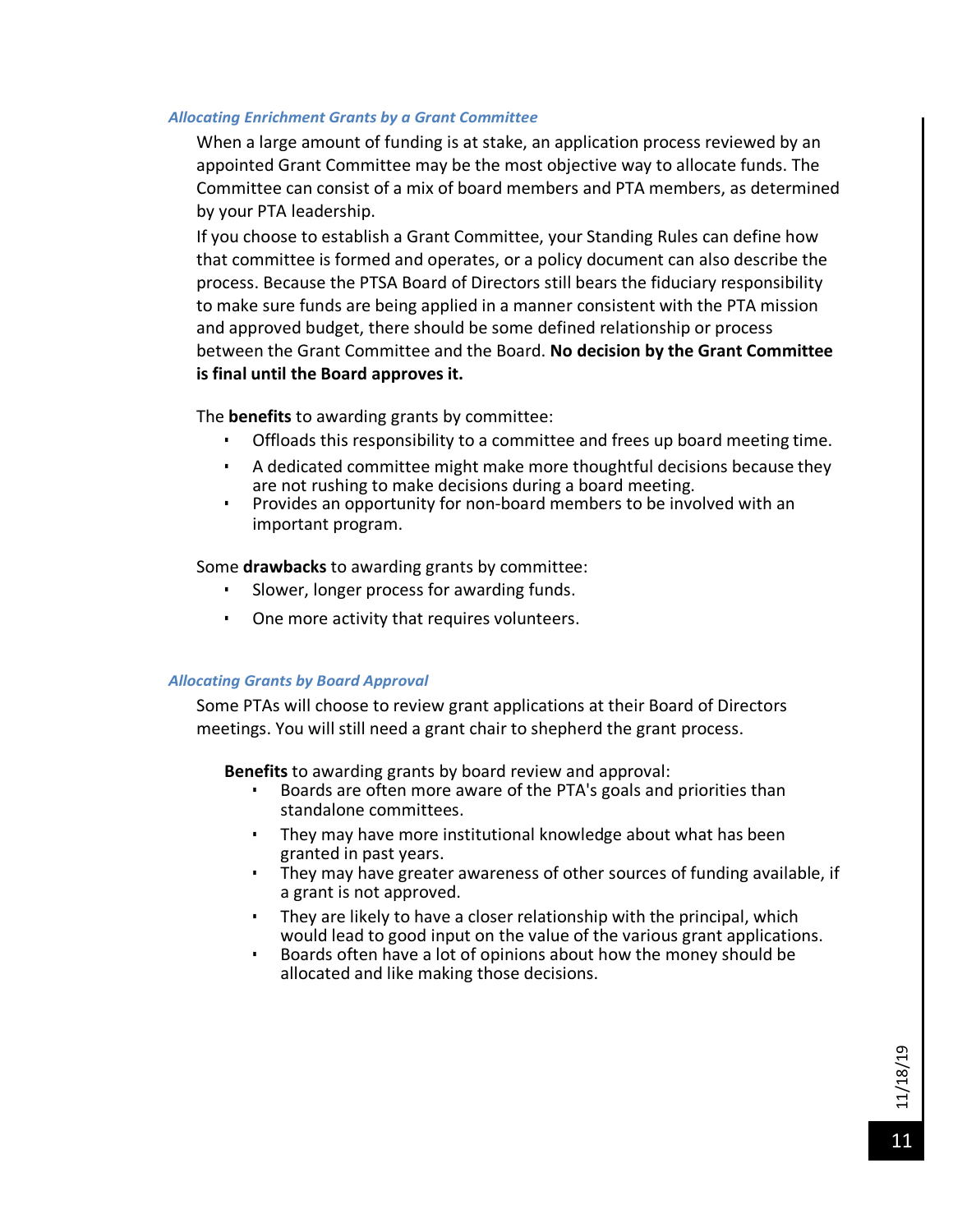**Drawbacks** to awarding grants by Board review and approval:

- Takes up a lot of time during board meetings.
- Discussion and decisions might be rushed due to lack of time.
- Someone must be in charge of the process, and it can be timeconsuming.
- You lose an opportunity to get others involved in PTA and grow leaders

#### How often will you give your grants?

We will discuss three ways that PTAs can offer grants.

- One is using a published "grant cycle". This means that you have a published deadline at which time all grant applications must be submitted. PTAs might have two grant cycles per school year, one in the fall and one in later winter, for example.
- Another option is to accept grant applications at any time throughout the year. This means that as they get submitted, the applications are considered and awarded (or not) at any time until the grant fund runs out.
- A third option is to have a hybrid that combines both methods.

#### *Giving grants using a "grant cycle" process*

#### Benefits of having a grant cycle:

- An equitable process where different grant applications are weighed against each other for the available funds which can lead to a more thoughtful and rounded giving strategy on the part of the board/committee;
- Known deadlines for applications and approval of funds facilitate planning by the staff;
- Deadlines are helpful to people to turn their applications in.

#### Drawbacks of having a grant cycle

▪ If an interesting opportunity comes up between the grant cycles there isn't a way to make a grant. (See "Hybrid Option" below.)

#### *Giving grants on a case-by-case basis:*

Usually these grant decisions would be made by the board. If you have a committee, it might be hard for them to convene on short notice.

#### Benefits of using the case-by-case method

- Potentially a quicker response to funding requests
- Allows staff to apply for grants for interesting opportunities that come up throughout the year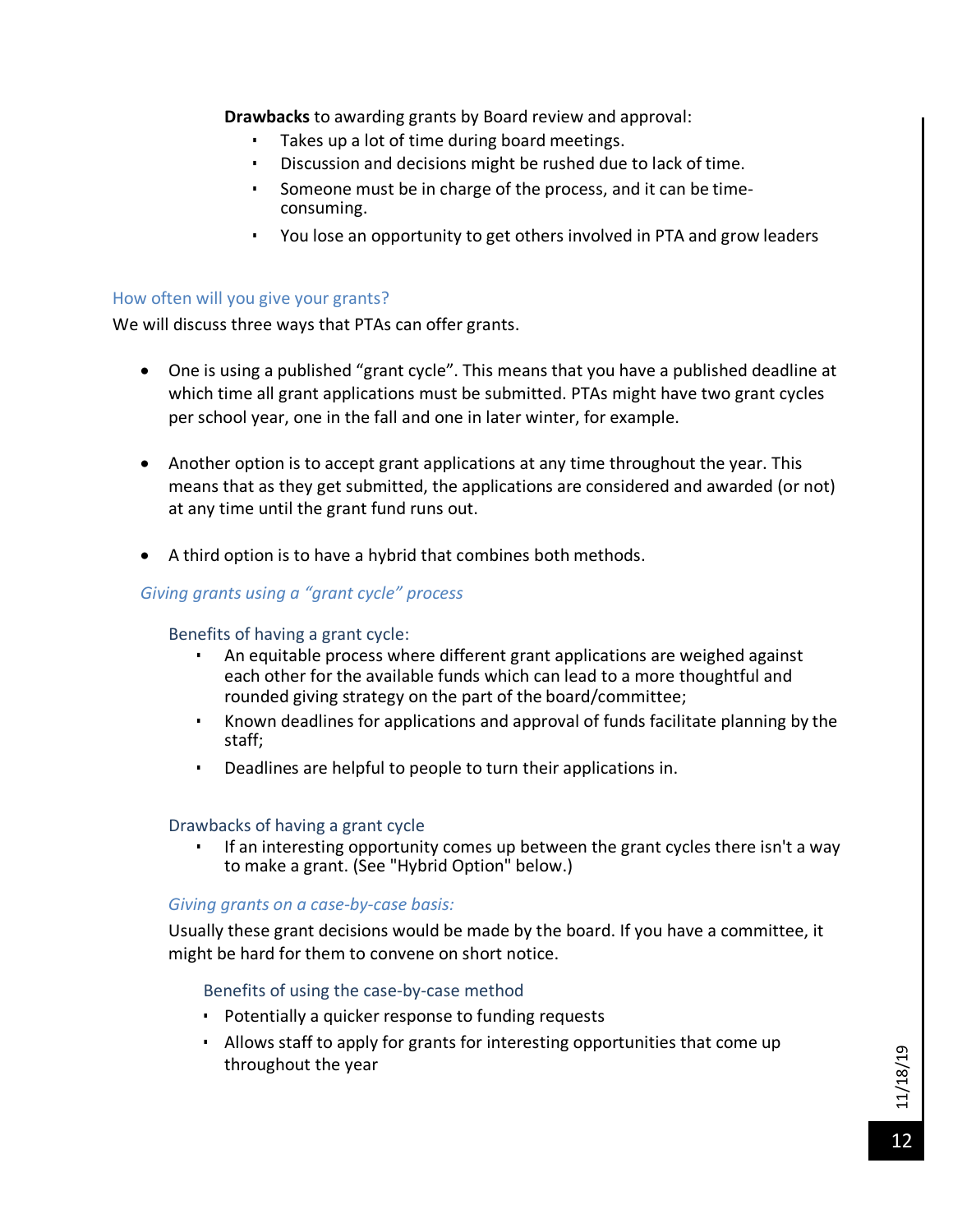#### Drawbacks of using the case-by-case method

- The "first come, first served" nature of this process may mean a "lesser" project gets approved earlier in the year while a "better" application is denied because the funds are no longer there;
- **EXTEDS 1** Adds additional discussion and business items to the Board agenda, possibly every month;
- **Grant applications may not be as thorough or as complete in an effort to "get it** done" by the upcoming board meeting;
- May need to meet with the principal each time to discuss the merits of each application.

#### *Hybrid option – combination of grant cycle and ad hoc "case-by-case"*

Consider having a fall and late winter/spring grant cycle with set amounts of money, and then put aside another sum for "ad hoc" grants. Publicize that, although you prefer that teachers submit their applications during the formal grant cycles, you will have some money set aside for opportunities that present themselves between the grant deadlines. Applicants will need to notify the board that the application is being made, and the board/committee can determine the merits of the application at that time.

#### *Other details to consider*

- What is the protocol if a teacher spends slightly over their allocated classroom grant amount (e.g., a teacher turns in receipts totaling \$103 when the approved grant amount is \$100)? Can these grant funds be used toward a larger expense (i.e., a teacher wants to purchase a \$200 piece of equipment for use in their classroom, but the grant is \$100)? Are teachers allowed to pool their grants toward larger expenses?
- If some of the classroom grant funds remain "unclaimed," what is the protocol for allocating those funds (or do they just return to the general budget)?

#### <span id="page-12-0"></span>4.3 Know your Budget

Be sure you understand your budget and how much money you have available for grants. (See Section 7 FAQs for information about the difference between "surplus" funds and "reserve" funds.) If you have what appears to be a surplus, make sure that all your expected expenses have been paid. If you do, in fact, have a surplus, be thoughtful about how you spend it. If it is a significant amount of money, consider spending it down over multiple years.

Often the PTA will have to fundraise in the fall to raise funds for the grant program. Be prepared to prioritize your spending if you don't raise enough money. Be clear in communicating with schools and the district that unless revenue targets are met, grants and programs cannot be funded. Once your donation check is sent to the school or district, you will likely not be able to retract it.

*Do you have questions about your budget? Your PTSA Council has many experienced board members that can provide guidance!*

13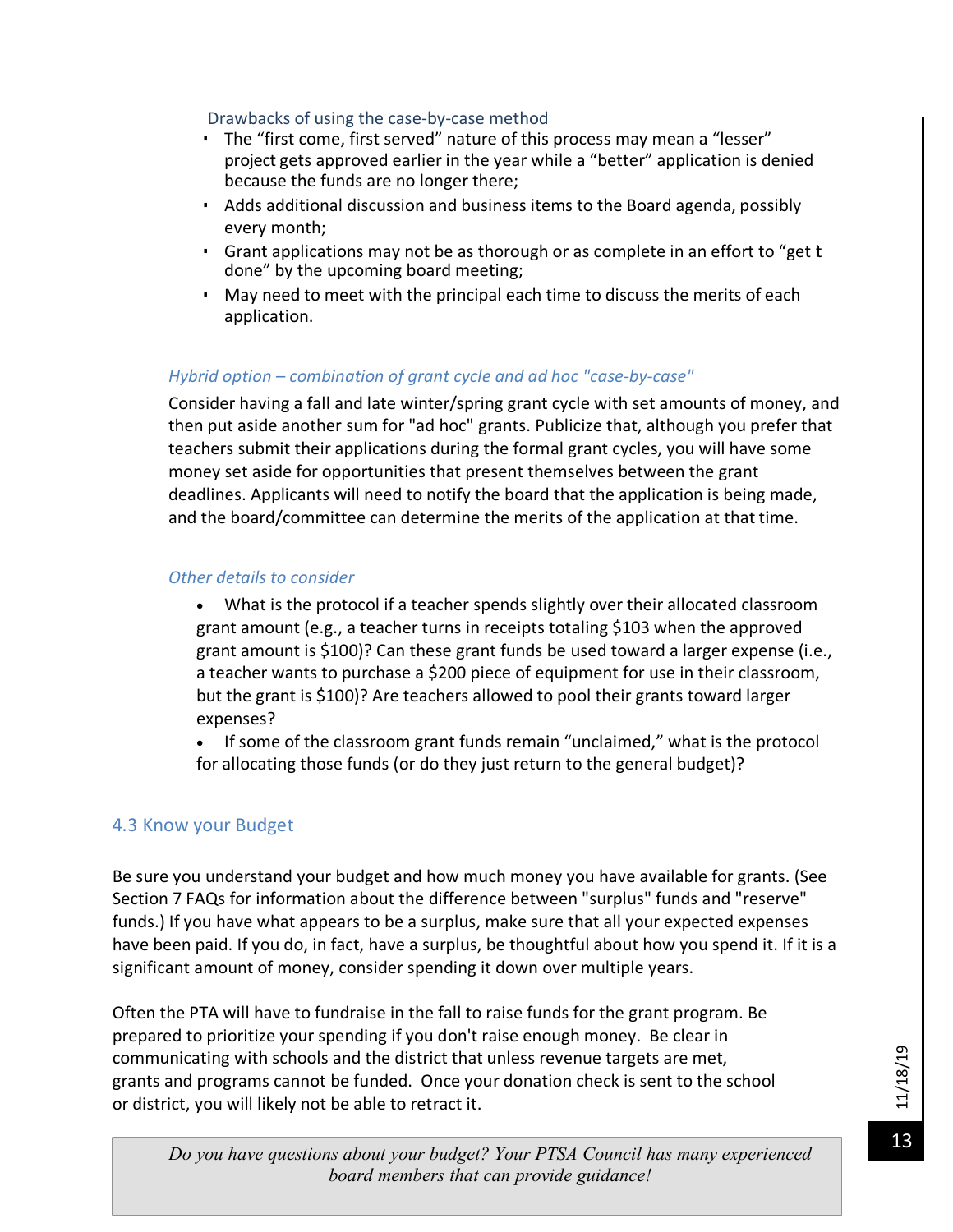#### <span id="page-13-0"></span>4.4 Working with your principal and office staff

Foster a communicative and collaborative relationship with your principal and office staff. Make sure that both the PTA and the principal understand your individual roles in giving input and making decisions about grants.

#### Getting input from principals

It is always recommended that the principal or school administration be involved in the discussion about how grant funding would best serve the school community. Principals are required to ensure that events/programs are of high quality and align with the school and district goals and policies and therefore need an opportunity to provide input and deny grant requests that they deem inappropriate for their school community. Principals are also aware of other sources of funding for equipment and projects that may match or preclude the need for PTA funds. In order for this to succeed, principals should acknowledge their responsibility to be available for and engage in these discussions.

#### Equipment

In the case of granting money to pay for equipment, it is especially important for PTAs to discuss this with their principal. There might be issues associated with that type of equipment that the PTA is not fully aware of, e.g., the school district does not support Apple products, or there is no capability to install a new drinking fountain.

#### How can the principal be involved?

It is best practice that principals not be on grant committees. However, they can and should have an opportunity to provide input on the submitted grant applications. This might happen in a meeting between the board/budget committee and the principal, or between the president and the principal. There should be a discussion that results in recommendations that can be brought before the board.

*The principal and the president should never allocate grant money between them!* Neither the principal nor the president has the authority to make these decisions on their own. Per Washington State PTA Bylaws, and individual PTA Standing Rules, the Board of Directors bears the fiduciary responsibility for applying PTA funds, according to a budget approved by the PTA membership. Which means that it should be a vote of the board, at a minimum, that approves the distribution of those funds to specific projects and purposes. Principals should respect the PTA officers' fiduciary duties and limitations and remember that PTA funds are the property of the PTA and its members, not the school, the administration or the district.

#### What about our principal's "discretionary funds"?

Some PTAs have customarily funded a "discretionary fund" for their principal. (E.g., the PTA grants \$3000 for the principal to spend at their own discretion.) This seems like a handy way to provide your administration with financial support, and while they very likely spend the money thoughtfully, we don't recommend this practice. Funding a discretionary fund means that your PTA is granting money in such a way that you do not have control or accountability over that money. As officers, you have a duty to your members to spend the organization's money in a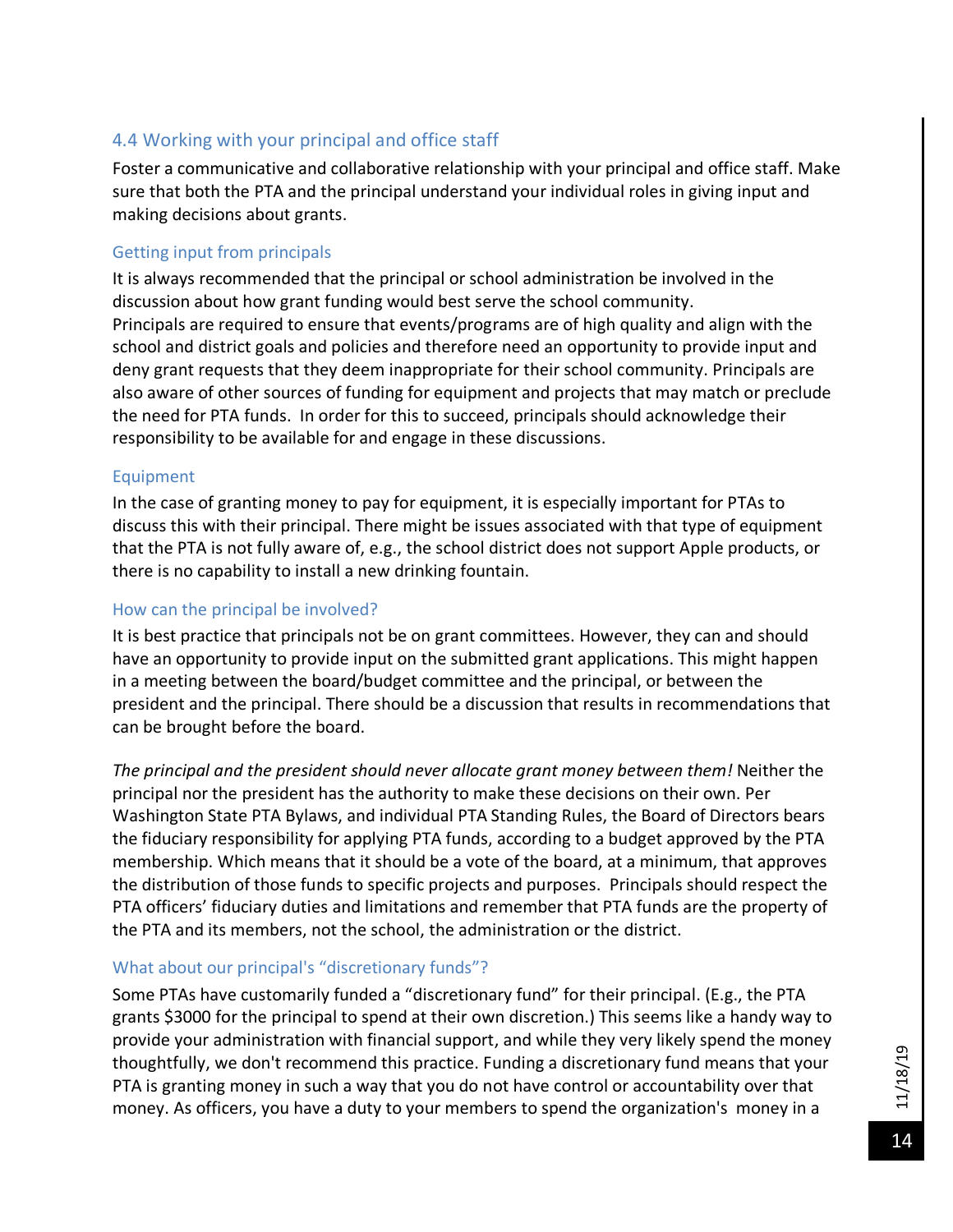thoughtful and considered way. If you do not know how they are spending the money you cannot guarantee that it is being spent in a way that is line with your PTA's mission and goals, which would be a violation of your fiduciary responsibility under the law.

It is not good fiduciary practice for PTAs to fund money to anyone, including the principal, without going through a budgeting or grant process with its board and membership. Presidents should have a conversation with their principals about their PTA's fiduciary responsibilities.

#### Discussing payment options with the Principal

It's important that the PTA and the principal and office staff agree ahead of time on a payment method that works for everybody. See the discussion in Section 5.4 on "Payment Options".

### <span id="page-14-0"></span>Section 5. The Grant Process – How do we do this?

#### <span id="page-14-1"></span>5.1 The Grant Chair's Responsibilities

Regardless of whether you make decisions by committee or by the board, you will need someone to be the grant "chair." This person might be responsible for tasks such as:

- Creating/procuring the grant forms and other documents (see below)
- Advertising when grants are due
- Collecting the grant applications
- Discussing the applications with the principal
- Creating a summary for the board/committee
- Leading the discussion
- If there is a committee, the committee and/or chair will need to present their proposal to the board
- After decisions have been made, coordinate with the treasurer the payment process
- Determine who will write the designated donation letters (might be done in conjunction with the president and/or treasurer)
- Write letters of acceptance/rejection to the applicants
- Request and receive timely reports and receipts/documentation from the school/district on grants per the agreed upon schedule in the restricted donation Letter.
- Follow-up with grant winners later in the year for an accounting of how the grant impacted the student experience.

#### <span id="page-14-2"></span>5.2 Communicating Your Grant Program – Forms & Letters

Having clear forms and documentation is worth the effort. Following are some forms and documents you might want to incorporate into your process. See the Appendix for examples.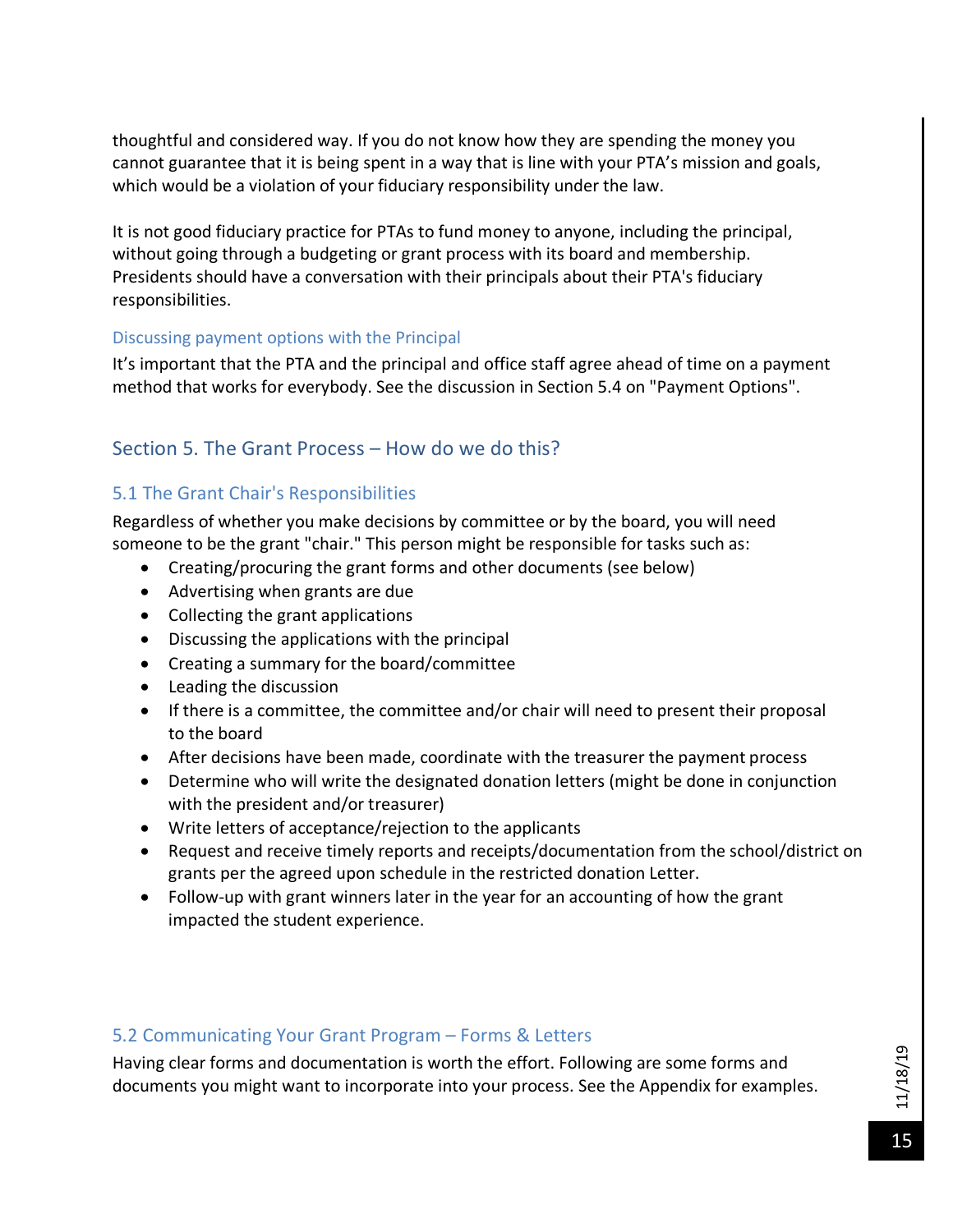- **Application announcement letter**  explains what the PTA's grant program is, what the process is, information on deadlines, and reiterates its reliance on successful fundraising. You might give examples of ideas that won grant approval in the past.
- **Application form:** Have a clear form that gathers all the information that you will need. Information you might want to ask for:
	- Applicant contact information
	- Explanation of what they are applying for
	- Who and how many students it will benefit?
	- How will it benefit the students?
	- How will the applicant be able to measure the success of their project?
- Ask if they have already exhausted other sources of funding, like their departmental budget or building budget. (Asking for their department head or principal's signature can help to ensure that they have had a conversation with their administration about their proposal.)
- **Evaluation rubric**  Choose criteria to help you determine the relative merits of the different applications. Your criteria might change from year to year based on what the PTA and school goals are for that year.
- **Restricted donation letter:** Have a restricted donation letter to send with your check, and be sure to include in the letter the agreement that you have made with your administration about what happens with any unspent, leftover money, scheduled dates by which expenditures must be done, dates for accounting reports with documentation, and date by which refunds must be provided.
- **Response letter to your grant applicants:** The communication process with potential grant applicants/recipients should include letters of award/rejection.

## <span id="page-15-0"></span>5.3 Publicize to the staff your process and the goals of your program

Giving out money can be surprisingly hard! You might have to do some promoting to get the level of participation you want. Consider the following ideas:

- Ask your principal if you can attend the back to school staff meeting in August so you can present your grant program directly to the teachers.
- Ask the principal to email the teachers your application announcement letter with a grant application attached.
- Have forms accessible online.
- Have examples of previous grants funded in the past, to give them inspiration.

#### **Pick out dates and divvy up your budget**

• If you are going to have an established grant cycle you will need to pick deadline dates. You'll want to give teachers time to get settled into their year, but not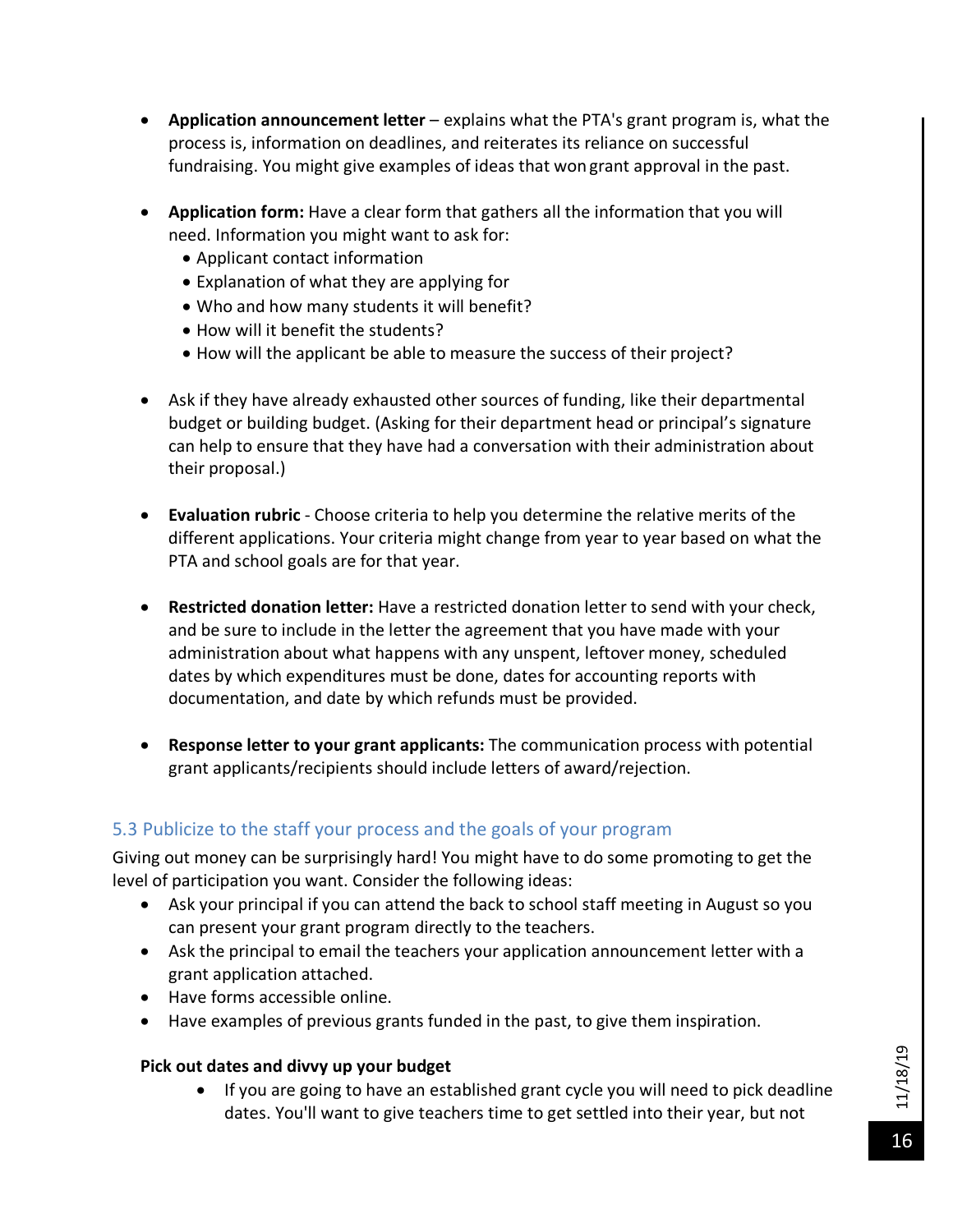wait too long. Parents want the money they donated to be used as soon as possible. If you have the funds, consider having a second deadline in late winter,

which would give the staff a second opportunity to apply for a grant. Your principal likely has good insight into what would be good timing for the staff.

- Allow time to publicize your grant deadlines, and coordinate these deadlines with your board meetings and principal meetings. Your board will need to be able to discuss (either by themselves or with the grant committee), and vote on the grant applications.
- Decide on dollar amounts for each grant cycle. Fall grants campaign often get significantly more applications than spring grant campaign, so you might allocate more funding for this grant cycle. It might be useful to get advice from prior presidents to see how grant programs have been run in the past and learn what expectations the staff has about the program. Or survey the teachers and get their input!

### <span id="page-16-0"></span>5.4 Evaluating the Grant Applications

The Appendix of this handbook has samples of grant application forms and evaluation criteria that can be used by committees. Any of these examples can be modified to fit the needs and unique characteristics of your school community.

Consider the following questions when evaluating grant applications:

- Do you have any guidelines on how you distribute your grant money? Are enrichment grants only for new programs, or one-time only programs, equipment, etc.? Or could something be funded every year by an enrichment grant?
- Have you gotten your principal's input? They will help you prioritize the requests. They are also aware of other sources of funding available, which might preclude the necessity of PTA funding. Keep in mind that they have the right to veto any grants that don't align with the school's or the district's goals and policies, or that they feel is not appropriate or of high quality.
- What part of your school community will your grants serve; do the grants need to impact all students, an entire grade level, or just a classroom? Are you okay with grants that benefit a small group of students, as long as other grants benefit other students?
- Is that grant request in line with your purpose as a PTA, as stated in your articles of incorporation? Does it further your mission and goals, or that of the school?

#### <span id="page-16-1"></span>5.5 Funding the Grants

Determine, along with your principal and office staff, your payment methods. There are a few things to consider about your payment options. If you make a payment before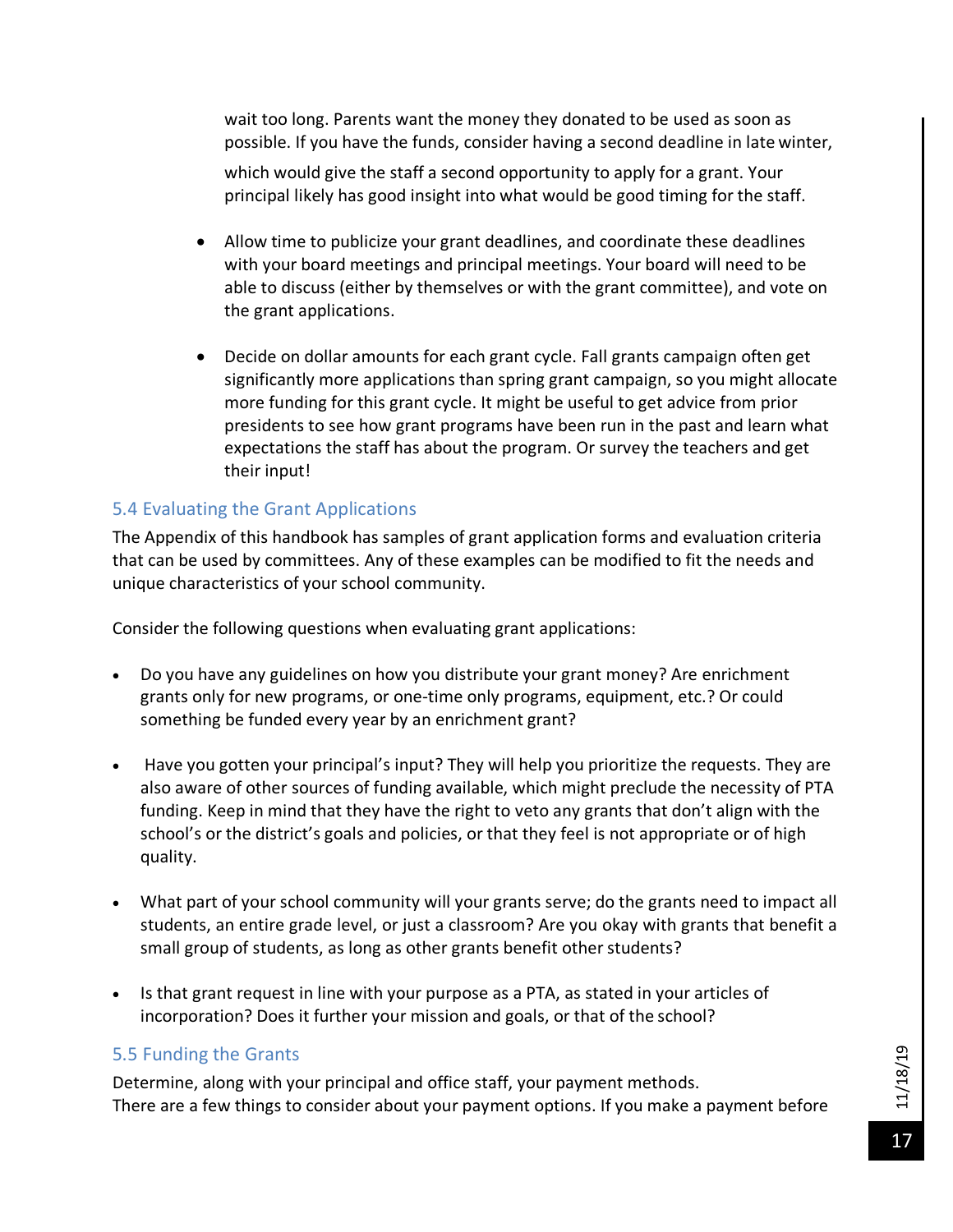the expense has been incurred, it is possible that your payment will be larger than the actual expense. What then happens to that leftover money? What if the expense is never incurred at all?

This is where it is important to discuss with your principal, office staff and district office staff at the beginning of the year what needs to happen with leftover money.

*After this discussion with your principal and office staff be sure to accompany your grant check with a restricted donation letter that spells out how much money you have granted, for what specific purpose, and what is to happen in the event of money being left over.*

Again, please remember that any items costing more than \$1,000 and paid for with PTA money will need to be approved by the SVSD school board prior to purchase.

#### Payment Options

In selecting the best way to fund an approved grant, the PTA can consider the amount of money involved, efficiency, whether there are other funding sources involved, and accountability to their membership in documenting the actual expenditure of those funds.

Some options lend themselves to certain types of grants more than others:

- Payment by purchase order or invoice from the supplier/service provider, i.e., the PTA writes a check to the supplier for the exact amount.
- Payment by reimbursement to an individual, i.e., the PTA cuts a check to a person for the exact amount after the purchase is made and receipts are provided. (This is often used in classroom grants, where the teacher has made a purchase, submitted a reimbursement form to the PTA, and the PTA reimburses them.)
- Payment made to the school/district in advance of purchase (following administrator/district approval and the creation of a purchase order specifying the amount needed). Upon presentation of the approved P.O., the PTA will deliver a check and restricted donation form to the school/district, which will then complete the purchase. It is imperative that the restriction donation form include both a deadline for purchase and specific remedies (such as a refund of monies donated) for what happens if the funds are not spent in entirety or if a purchase is not completed. Please note that a majority of grant payments will likely follow this protocol.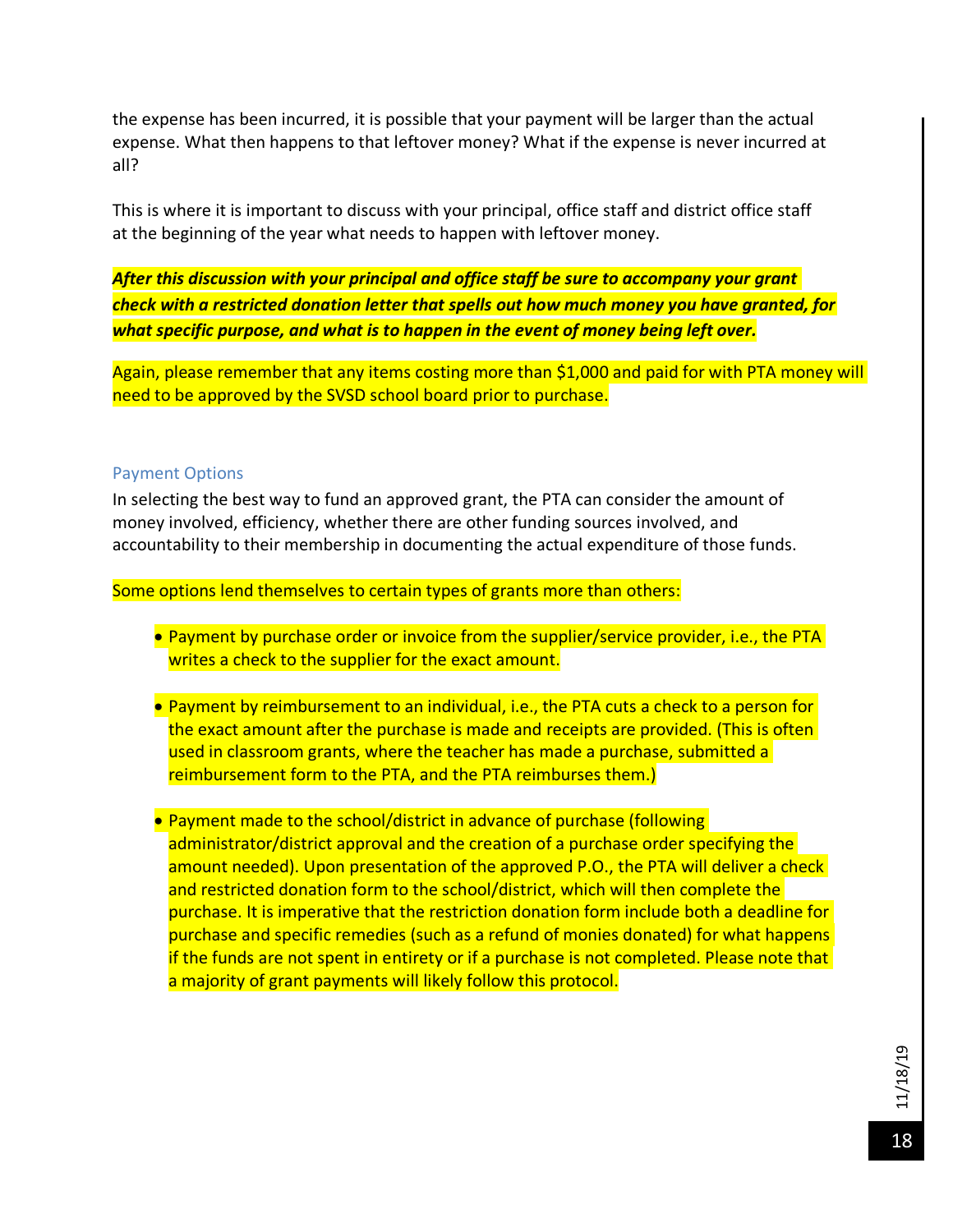• Payment by reimbursement to the school, i.e. the PTA writes a check for the exact amount to the school/district after the purchase has been made by the school and receipts are provided. This can be very handy for the PTA, as the checks are written and the funds are spent only after the expenses have been incurred. However, this is not the preferred method and should be used only when necessary and agreed upon in advance with the school/district. This requires that the PTA first submit a donation letter to the school, detailing the amount of money that the PTA has committed to spending, and for what purpose.

#### What if there is leftover PTA money in the school's accounts?

You will need to have a written agreement with your principal and office staff how they will keep track of leftover, unspent PTA money, and what process they will use to return it to the PTA. They might want to wait until the end of the school year. Since your PTA fiscal year ends June 30<sup>th</sup> and you will have to account for a balanced budget and where all your funds are, it is recommended refunds be issued well before the end of June to allow depositing before the end of the fiscal year.

In any case, having a "restricted donation" letter with your grant check is important. This is where you will spell out how you want any unused funds returned to you. You will want to have this all agreed upon and documented before you provide any funds.

#### What is the process for payment and management of PTA grants?

This funding should be handled as a donation to the school or to the Snoqualmie Valley School District. Restricted donation forms should always accompany these donations. Checks and donation forms may be sent to the building secretary. The funds will be transferred to the individual school building budget account. Office managers will work with human resources to allocate stipends and process pay for hourly time in the payroll. As with all restricted donations, the PTA may request an accounting of funds spent and a full refund of any funds not spent within the time specified by the Restricted Donation Form. PTAs should work with the school office manager or bookkeeper to receive this information.

#### <span id="page-18-0"></span>5.6 Feedback from your grant recipients

Your organization may want to evaluate the success or impact of the grant by following up with an evaluation questionnaire. For a small classroom grant, the evaluation may be as simple as emailing teachers a question like, "How did this classroom grant positively impact the educational environment in your classroom this year?" Program grants may be evaluated informally during budget committee discussions in the spring, or you may have a short evaluation form that assesses the breadth and quality of the grant-funded program. For new programs or significant expenditures, it is strongly recommended that a PTA follow up with both an evaluation and a financial accounting of the grant-funded project.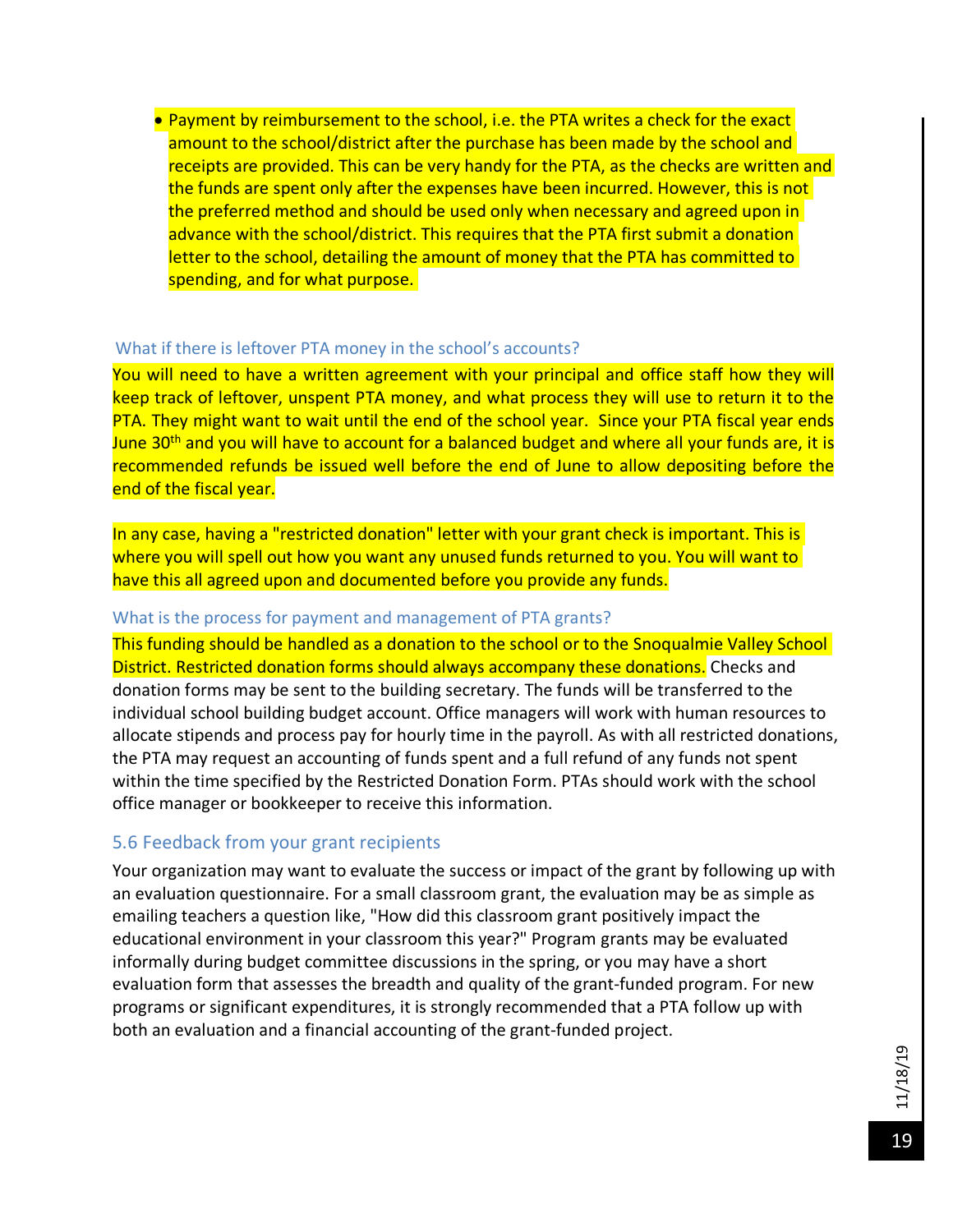#### <span id="page-19-0"></span>5.7 Publicize your completed grant program

Communicate to the community how your PTA has spent its money. Be sure that they are aware of the value that your PTA adds to your school!

- Put nameplates, labels, or some kind of identifying information on the donated goods. Get a stamp made that says "Funded by the PTA" and stamp inside of books.
- Promote in newsletters, Facebook posts, membership meetings, what you have spent on grants.
- Ask staff to mention things they have received at Curriculum Night, or in emails/letters to parents. (Consider asking the staff to do this as a condition of receiving the grant!)
- If it's an event, put up a sign or banner saying "Funded by a grant from the PTA".
- Be creative!

#### <span id="page-19-1"></span>5.8 Document your process

Have the grant committee chair fill out a Committee Plan of Action for the entire grant program at the beginning of the school year. This form asks the committee chair to map out how their program will work (how many volunteers do they need, how will money be spent, how will they promote the program), and then present the form to the Board of Directors for review. At the end of the grant program a Program Evaluation Form should be filled out to provide feedback and ideas on how to improve the process that was used to provide grants to your school. Consider creating a policy document that spells out how you run your grant program. If things went well, you want to be able to easily repeat the process. If things didn't go well, this will allow you to document how it should go in the future.

## <span id="page-19-2"></span>Section 6. Stipends & Paying for Staff

#### 6.1 Definition of a Stipend

**Stipend:** A stipend is compensation for a certificated staff member taking on additional responsibilities. This payment is not tied to a specific number of hours; it is tied to specific tasks or objectives. The amount of the stipend is set in the teacher contract with the district; it may vary slightly year-to-year, but will change most significantly with a new contract adoption (approximately every 4 years).

• **Full Stipend:** Full stipends are usually paid for activities that last the full school year, or which are associated with a major event (e.g., a drama production).

• **Half stipend:** Half stipends may be appropriate for shorter time frames or smaller projects.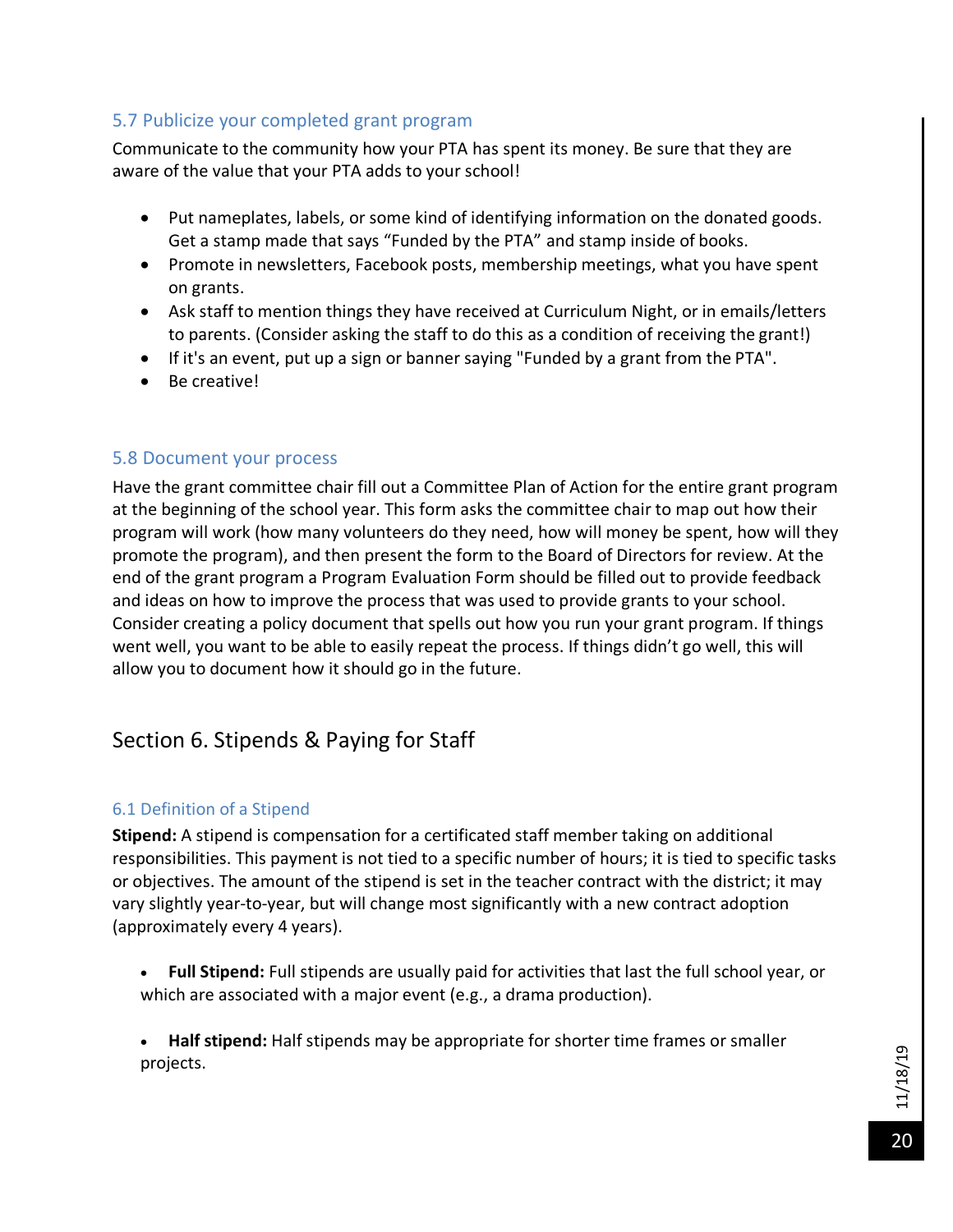#### 6.2 Types of Stipends

There is a Stipend Schedule included in the negotiated teacher contract with the district. It specifies the amount of a stipend. Stipend amounts vary by school level (elementary, secondary) and by the purpose/activity for which the stipend is being given (athletic, music, general). The two most common stipends for PTA programs are optional stipends and elementary music stipends. Principals are responsible for determining whether a halfstipend or a full stipend is required for a specific program. Your principal may also determine that another type of stipend is applicable, and can provide your PTA with the appropriate information.

#### 6.3 Paying for Staffing

PTAs cannot provide grant money to pay for staffing that is considered "necessary." A good rule of thumb is that stipends may be paid for activities that are "nice to have", not "necessary to have." If an activity is "necessary to have," it should be paid by the district.

Paying a staff member a stipend to help run a "nice to have" before or after school program (or even a during-lunch program) is allowable, but must be paid through the district's payroll process. PTSAs (or parents) should never directly pay a staff member.

#### <span id="page-20-0"></span>Section 7 FAQs

#### **How can we fund a field trip?**

There is nothing inherently wrong with funding field trips. It is the liability risk surrounding the transportation that makes funding field trips problematic for PTAs. If your insurance is provided by AIM, then transportation is not covered in your general liability policy, so if there was an accident or injury to a participant that occurred during the transportation portion of the evening, your PTA would not have insurance coverage for that situation through your regular policy. (If your coverage is with a provider other than AIM, check to see how your coverage would address transportation claims.)

So what can PTAs do? There are a number of options, and each PTA, as its own association, needs to decide what makes sense for their organization.

The best situation is if the PTA can grant funds to the school to support the nontransportation costs of the event – entrance fees, tickets, etc. . The idea is that this would free up funds for the school to pay for the transportation for the field trip, thus eliminating the need for PTA to be involved with any liability risk.

Another option your PTA can look into is to talk to AIM about an additional "rider" on your policy that would cover extended medical claims for this event. This rider would carry an extra charge but would cover medical claims resulting from transportation incidents.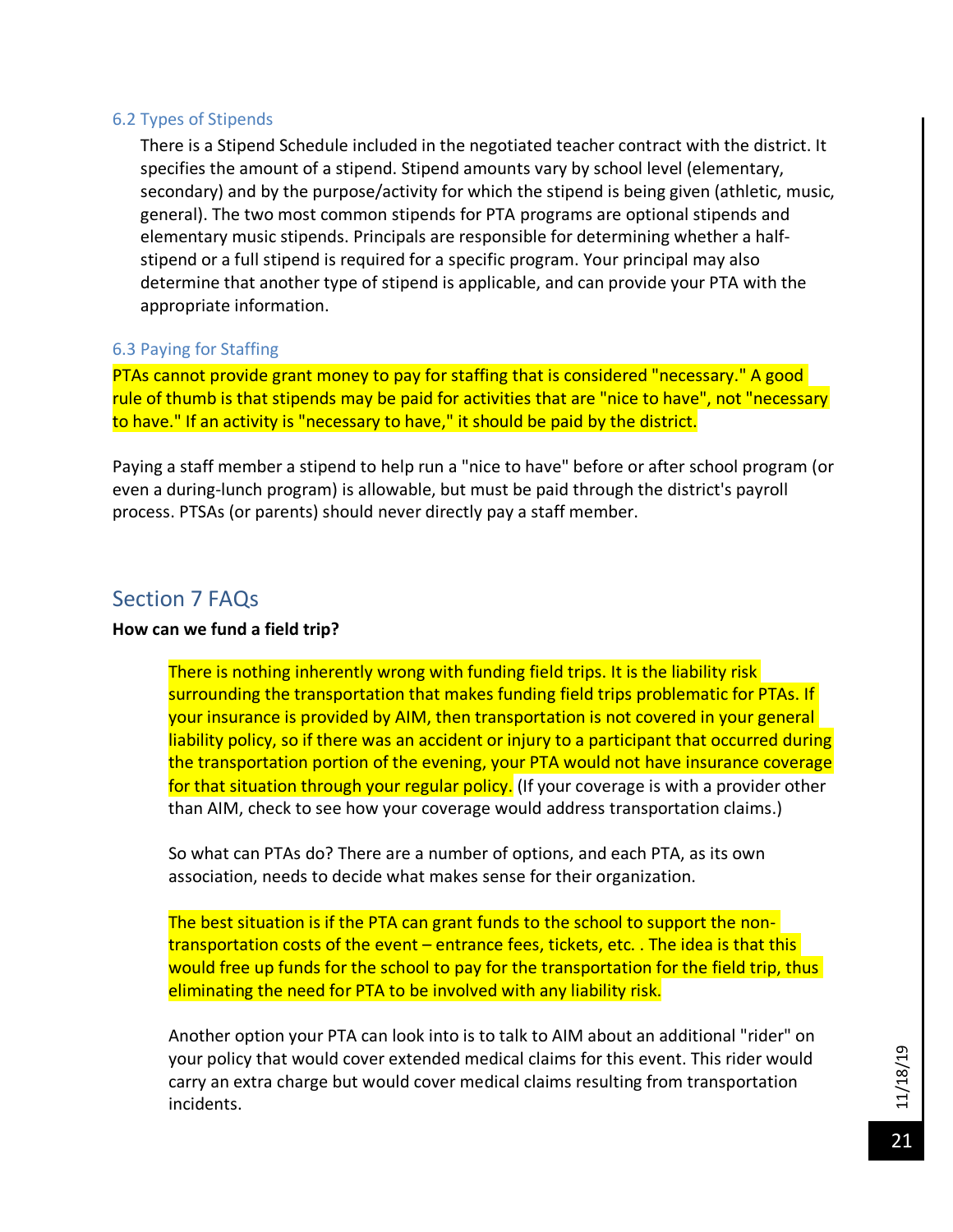#### **What are "reserves", "surplus" and "unallocated funds"?**

In taking care and responsibility for the health and viability of a PTA, each Board of Directors makes sure to have a budget approved by membership, and to operate within that budget for their fiscal year. In seeing to the long-term sustainability of a PTA, part of that budget will include some amount of funds set aside as "**reserves**." These reserves are there to maintain the viability of a PTA in the face of extreme circumstances. Often, a PTA will start the year with assets that exceed a determined amount of reserves. These funds could be **"surplus"** funds, or funds **unallocated** in the current year's budget.

For example, a PTA may have a balance of \$10,000 in their bank accounts on July 1. They have an approved budget for expected income of \$25,000, expected expenses of \$25,000, and their Standing Rules require reserves of \$6,000. Because the budget expects to have equal income and expenses, none of what is in the bank of July 1 should be used for the coming year. With reserves of \$6,000, the remaining \$4,000 is defined as "surplus" or "unallocated" funds.

#### **If we have a line item for a grant as an every year distribution, do we need to have a "request" for the funds or can we just write a check at the beginning of the year?**

If it is a line item in an approved budget you can just treat it as any other expense.

#### **What kind of things should we be careful granting money for?**

Field trips/transportation Donations to individuals suffering a hardship Booster clubs Technology Equipment Professional Development

#### **What if the staff member spends more than they were granted?**

If you have written a designated donation letter with the amount specified, it is not the responsibility of the PTA to cover costs over and above that amount. PTAs can certainly entertain requests for additional funds, but that would require a board discussion at a minimum, and funding would need to be available.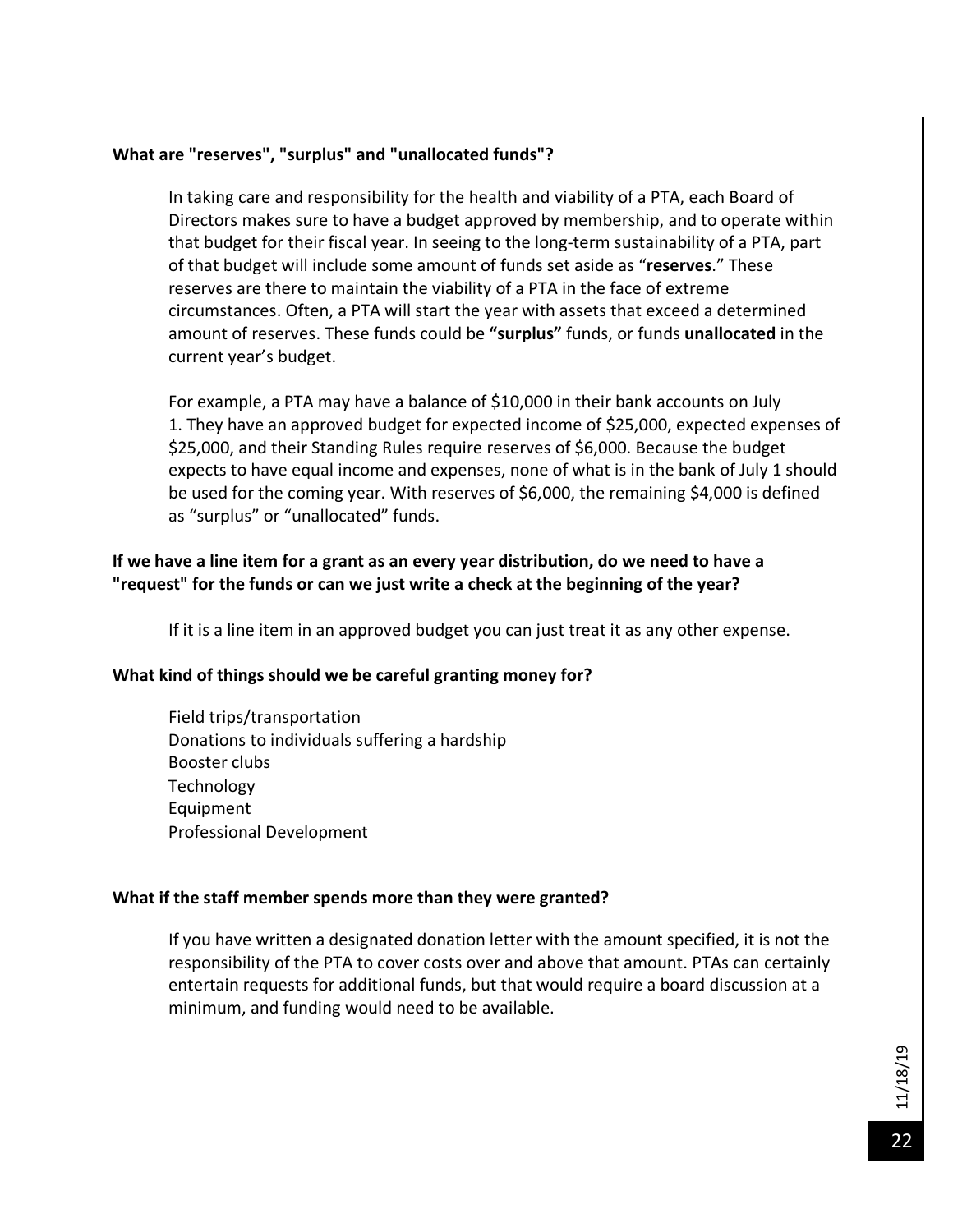#### **Should we have a teacher on our grant committee?**

We recommend that teachers not be part of the grant committee. Because teachers benefit from grants, there can be conflict of interest, or an appearance of conflict of interest.

#### **Our principal would like to be on the grant committee. Is this okay?**

It is recommended that principals not be on grant committees. Be sure to include your principal at some point in the process, though, as their input is important. (See Section 4.4 "Working with your principal".)

#### **Can we consider a grant that would benefit a board member's child's class?**

Yes, if that person recuses himself or herself from the discussion. Leaving the room where the discussion is happening would be helpful. It should be noted in the meeting minutes that that person recused themselves.

#### **We would like to fund a grant application, but our principal disagrees. What can we do?**

Principals are required to ensure that events/programs are of high quality and align with the school and district goals and policies and therefore need an opportunity to provide input and deny grant requests that they deem inappropriate for their school community. Principals are also aware of other sources of funding for equipment and projects that may match or preclude the need for PTA funds. And remember that having a good relationship with your principal is an essential part of a successful PTA!

#### **Can we donate money to a family that has a seriously ill child?**

Although PTSAs and their members often want to help out an individual family, donating PTSA funds to benefit a family in this way mostly likely does not match the stated reason for your 501-c-3 and could jeopardize your nonprofit status.

**Can we donate money to the counseling office to help out students with expenses like yearbooks, prom tickets, AP classes, activity fees, class fees?**

Yes, if you have a budget line item for donations to the counseling office, they can use that money to benefit individual students.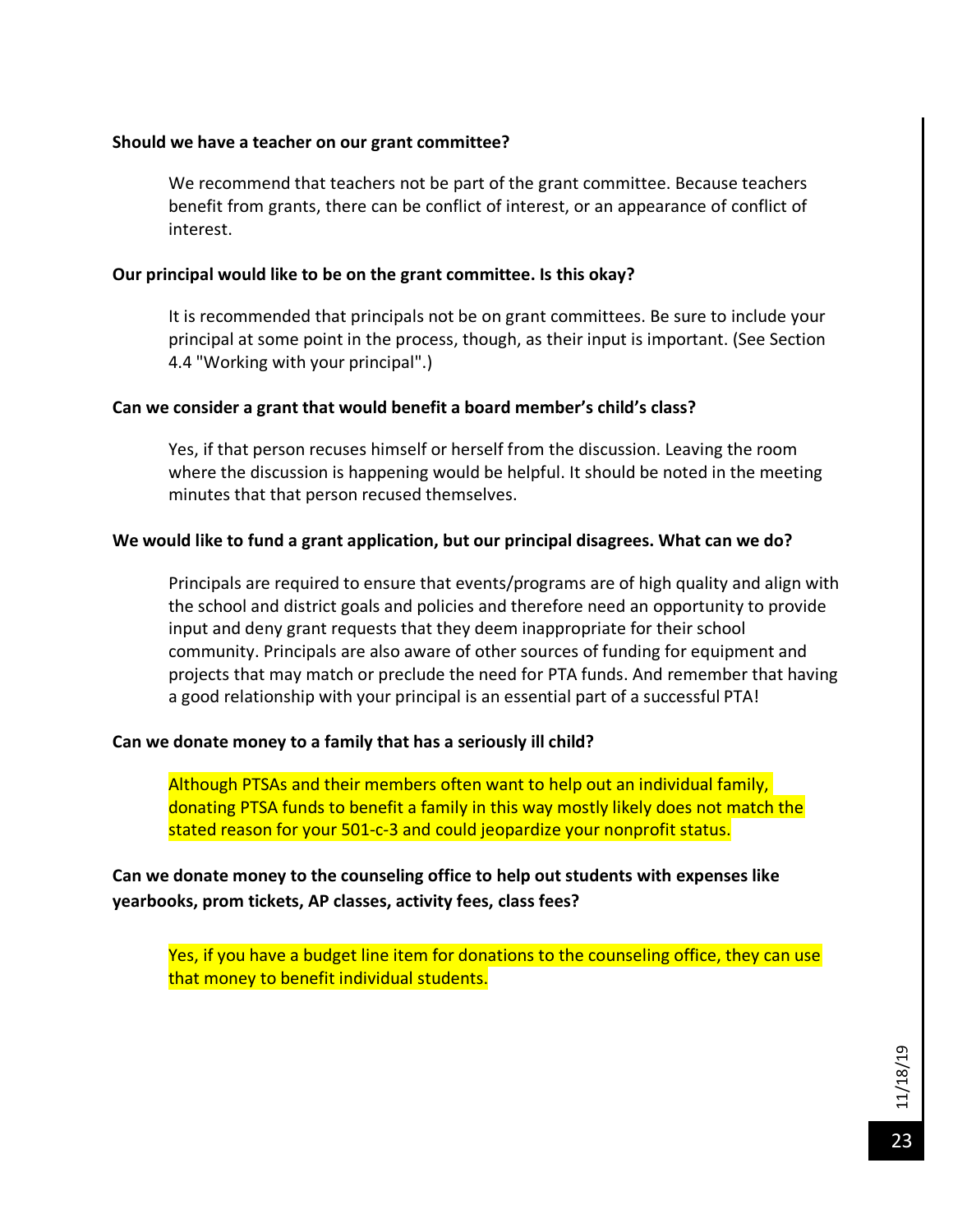#### **We've been asked to pay for professional development. Is that appropriate?**

This is a decision that your particular PTA should make. Some PTAs feel that because professional development benefits only one person it is not a good use of their grant dollars. However, in cases where the teacher is learning something that they have committed to training their fellow staff members on and the benefit gets passed on to a larger group of people, then PTAs might feel like that is money well-spent.

#### **Can we require a teacher to be a PTSA member to apply for a grant?**

No. As a nonprofit organization, a member of that organization **may not** benefit directly. This is called *inurement* and is referenced in the *PTA & the Law\** handbook (page 24). By requiring that staff be members in order to receive a grant from your PTA, this becomes a form of inurement, as the grants were only made available if they became a member. It is certainly okay to offer grants as long as they are made available to all teachers and one does not need to be a member in order to benefit.

#### **We hear that in some districts PTAs fund aides. Can we pay for teachers or aides?**

It is not recommended for PTAs to fund staffing, with these exceptions:

- PTAs can fund money for release time (substitutes), if the principal is in agreement.
- PTAs can fund stipends for staff for before/after school activities (or lunchtime activities) if the principal is in agreement.

A good rule of thumb is that the PTAs can fund for activities that are "nice to have," not "necessary to have."

#### **We're not sure how much money we will have for grants, so how do we budget for that?**

A grant line item is a flexible and easy place to adjust a budget. A budget is a plan for how your PTSA is going to raise and spend money for the year. When you pass an initial budget in the spring, it is a plan for how you will operate based on projections of income and expenses. That budget should have an amount allocated for grants that is reasonable and sustainable given the other assumptions of your budget. If your fall fundraiser falls short of its goal, you can revise the amount available for grants. On the other hand, if your fall fundraiser far exceeds its goal, you may be able to increase the funds available for grants. Your standing rules govern the process your PTA should follow for amending your budget (whether it can be done by the board or needs a membership vote).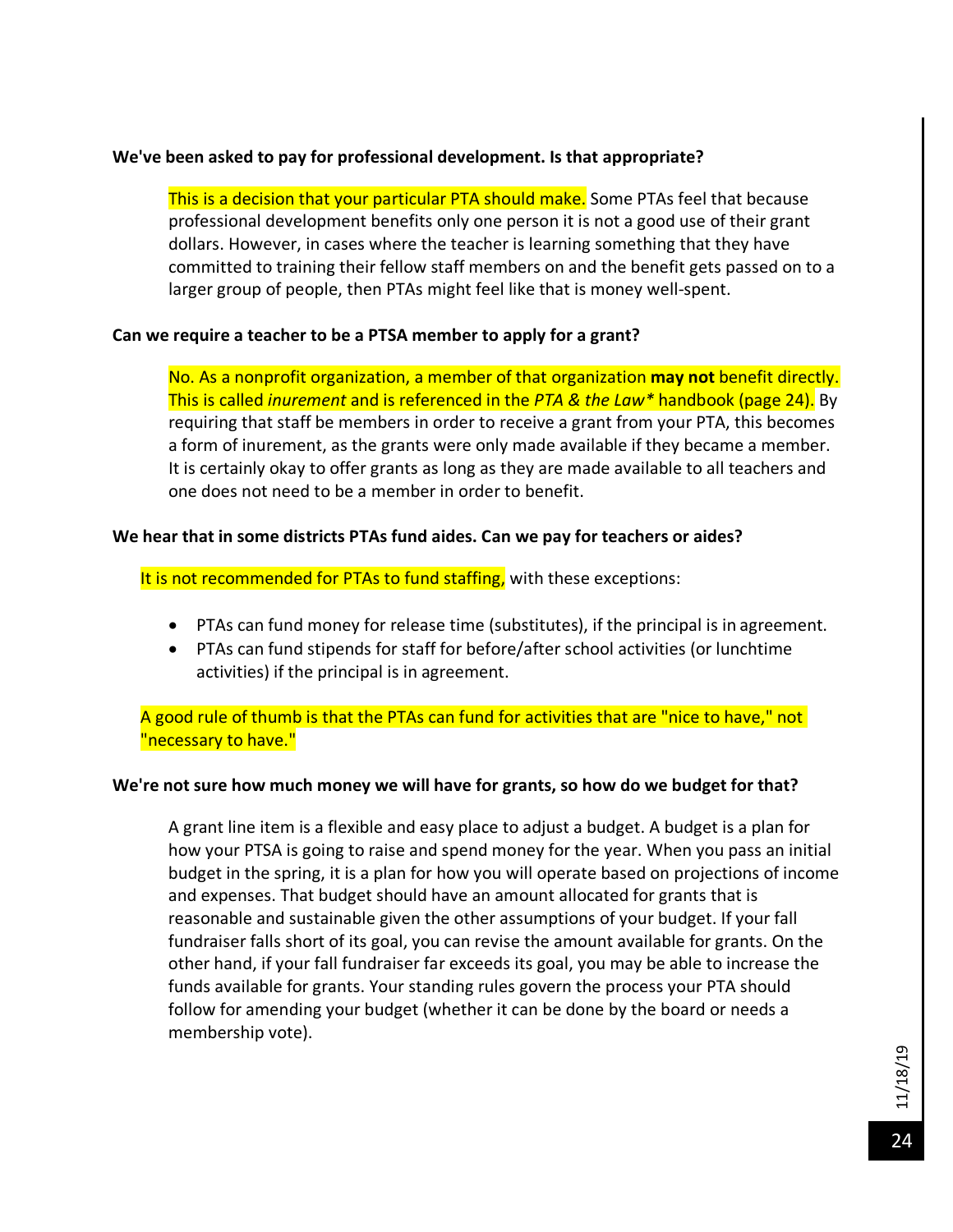## <span id="page-24-0"></span>Section 8. Appendix – Additional Resources and Sample Forms

- *1)* Sample SVPTSA Council Restricted Grant Letter *(highly recommended)*
- 2) SVSD Monetary Donation Agreement *(required by district for monetary donations)*
- 3) SVSD Donation (Equipment) Form *(required by district for donation of physical items)*

Although the district only requires the submission of Form 2 or 3, as applicable, it is highly recommended that your PTA also submit a version of Form 1, as it serves to restrict the use of the donation funds to the purpose intended by your PTA and provides date requirements for fulfilling the purchases or refunding the grant money.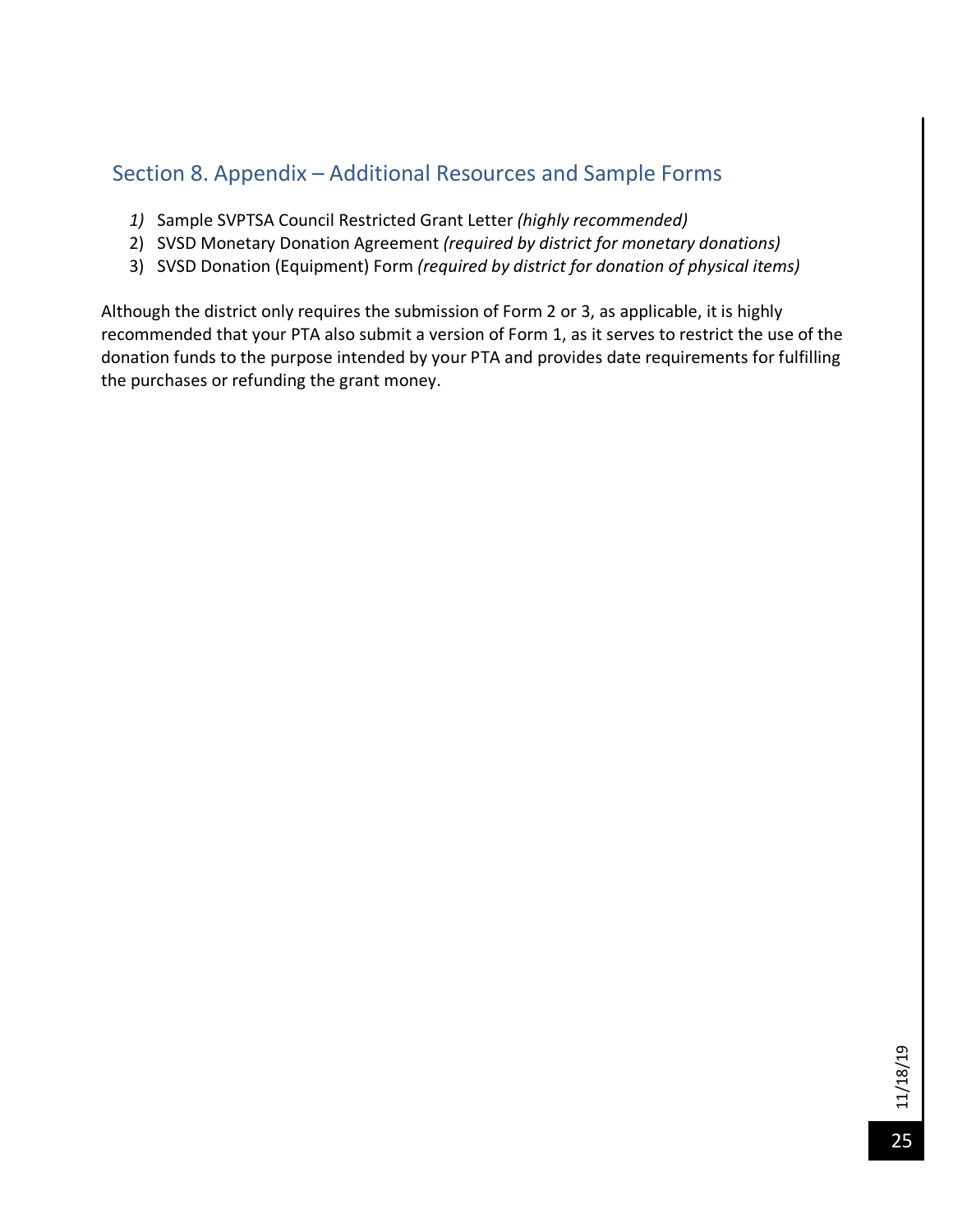

The **NAME OF PTA** hereby gives the Snoqualmie Valley School District a monetary grant in the amount of **\$XXX.XX**.

This grant is for the sole and express purpose of funding the following items at **XXXX** School.

| <b>RECIPIENT/PURPOSE</b>                     | <b>AMOUNT</b>     |  |
|----------------------------------------------|-------------------|--|
| <b>EXAMPLE: Science lab / Microscopes</b>    | \$X,XXX.XX        |  |
| <b>EXAMPLE: John Smith / Classroom books</b> | <b>\$X,XXX.XX</b> |  |
| <b>EXAMPLE: Fifth-grade camp donation</b>    | \$X,XXX.XX        |  |

It is agreed that the grant fund(s) will be spent for the above stated purpose on or before **SPECIFIED DATE.** Any unused funds will be returned to the **NAME OF PTA** within **Ninety (90) calendar days** after that date, unless **NAME OF PTA** designates and delivers in writing to the Snoqualmie Valley School District an alternative distribution of any unused funds. The Snoqualmie Valley School District will provide a complete written accounting of the expenditure of the grant funds to the **NAME OF PTA**.

If physical items are purchased with the above-described funds, it is agreed that following disbursement of PTA funds and purchase of the items by the school/district, the school/district is designated as the legal owner of the purchased item(s) and is responsible for maintenance, repairs, or upkeep as needed. Furthermore, the **NAME OF PTA** will be held harmless in any claims resulting from the use or misuse of the purchased items or any liability claims related to the property.

Signed and dated in accordance with current grant agreement process.

| PTSA-President                             | <del>Date</del> |
|--------------------------------------------|-----------------|
| PTSA-Elected Officer                       | Date            |
| SVSD Representative (or authorized signer) | Date            |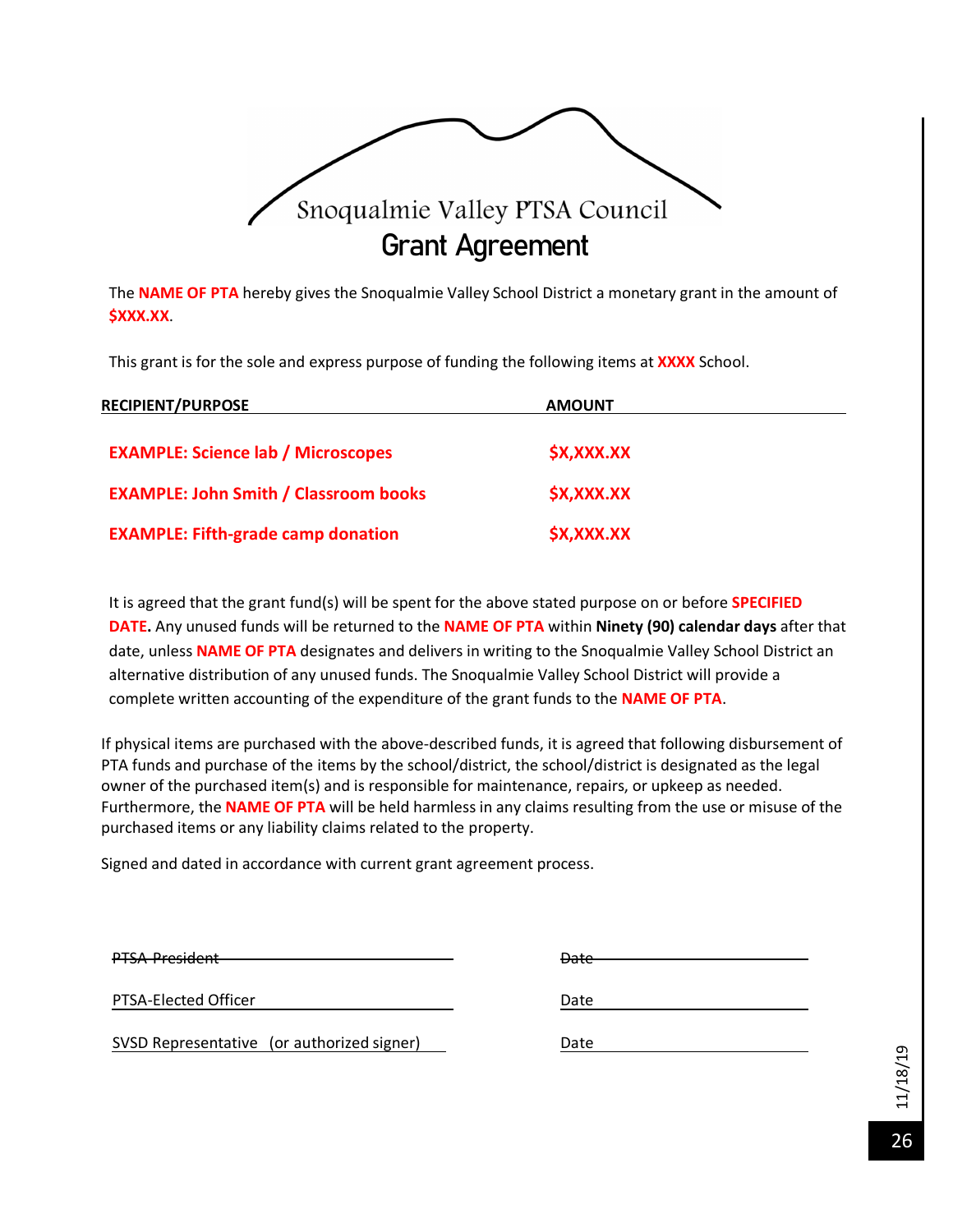|                                                                                                                                                                                                                                |      | <b>Snogualmie Valley School District No. 410</b><br><b>Monetary Donation Agreement</b>                                                                                                                                                                                 |      |
|--------------------------------------------------------------------------------------------------------------------------------------------------------------------------------------------------------------------------------|------|------------------------------------------------------------------------------------------------------------------------------------------------------------------------------------------------------------------------------------------------------------------------|------|
|                                                                                                                                                                                                                                |      | <b>Procedure 6114P</b>                                                                                                                                                                                                                                                 |      |
|                                                                                                                                                                                                                                |      | Date:                                                                                                                                                                                                                                                                  |      |
| Donor:                                                                                                                                                                                                                         |      |                                                                                                                                                                                                                                                                        |      |
| Organization Name (printed): Note that the state of the state of the state of the state of the state of the state of the state of the state of the state of the state of the state of the state of the state of the state of t |      |                                                                                                                                                                                                                                                                        |      |
| Individual's Name (printed):                                                                                                                                                                                                   |      |                                                                                                                                                                                                                                                                        |      |
| Address: City, State, Zip: 2014                                                                                                                                                                                                |      |                                                                                                                                                                                                                                                                        |      |
| <b>E-Mail Address (printed):</b>                                                                                                                                                                                               |      |                                                                                                                                                                                                                                                                        |      |
| and consult a tax advisor if you have any questions.                                                                                                                                                                           |      | The District's Tax ID # is 91-6001642. Under IRS quidelines, only the amount of your contribution that exceeds the amount of the<br>goods or services provided to you is tax deductible as a charitable contribution. Please retain this document for your tax records |      |
| (Check # ), and wishes the money to be spent for:                                                                                                                                                                              |      | The donor listed above hereby gives to the Snoqualmie Valley School District #410 a monetary donation in the amount of \$                                                                                                                                              |      |
| School name:                                                                                                                                                                                                                   |      |                                                                                                                                                                                                                                                                        |      |
|                                                                                                                                                                                                                                |      | Declinational program control of the control of the control of the control of the control of the control of the control of the control of the control of the control of the control of the control of the control of the contr                                         |      |
| o<br><b>ASB Activity</b>                                                                                                                                                                                                       |      |                                                                                                                                                                                                                                                                        |      |
|                                                                                                                                                                                                                                |      | District: 0 District program or department and the control of the control of the control of the control of the control of the control of the control of the control of the control of the control of the control of the contro                                         |      |
|                                                                                                                                                                                                                                |      |                                                                                                                                                                                                                                                                        |      |
| <b>Donor Signature:</b>                                                                                                                                                                                                        |      |                                                                                                                                                                                                                                                                        |      |
| <b>General Acceptance Criteria - DISTRICT USE ONLY</b>                                                                                                                                                                         |      |                                                                                                                                                                                                                                                                        |      |
| The proposed gift meets the following general district gift criteria. The gift:                                                                                                                                                |      |                                                                                                                                                                                                                                                                        |      |
| a. must be consistent with the mission of the school district.                                                                                                                                                                 |      |                                                                                                                                                                                                                                                                        |      |
| b. is appropriate to the best interest of students.                                                                                                                                                                            |      |                                                                                                                                                                                                                                                                        |      |
|                                                                                                                                                                                                                                |      | c. creates no significant, ongoing inequity of programs available to students within or between schools.<br>d. will not obligate the district to support the program after the gift/grant funds are exhausted.                                                         |      |
|                                                                                                                                                                                                                                |      | e. will not include undesirable or hidden costs to the school district (e.g. installation, maintenance).                                                                                                                                                               |      |
| f. will not unreasonably add to staff workload.                                                                                                                                                                                |      |                                                                                                                                                                                                                                                                        |      |
| of the gift.                                                                                                                                                                                                                   |      | g. for curriculum materials and/or programs is subject to the normal curriculum approval process prior to acceptance                                                                                                                                                   |      |
| h. will not place any restrictions on the school program or district operations.<br>i. will not imply endorsement of any business or product.                                                                                  |      |                                                                                                                                                                                                                                                                        |      |
|                                                                                                                                                                                                                                |      | j. will not be in conflict with any provision of board policy, collective bargaining agreements, or public law.                                                                                                                                                        |      |
|                                                                                                                                                                                                                                |      |                                                                                                                                                                                                                                                                        |      |
| <b>Principal Signature</b><br>(When gifts are to a school)                                                                                                                                                                     | Date | District Dept. Supervisor or Assistant Superintendent Signature                                                                                                                                                                                                        | Date |
| <b>Superintendent Signature</b>                                                                                                                                                                                                | Date | <b>School Board Rep Signature</b>                                                                                                                                                                                                                                      | Date |

Copies of this form shall be provided to the donor, the Business Office, and to the school or district department receiving the donation after all required<br>approvals have been received.